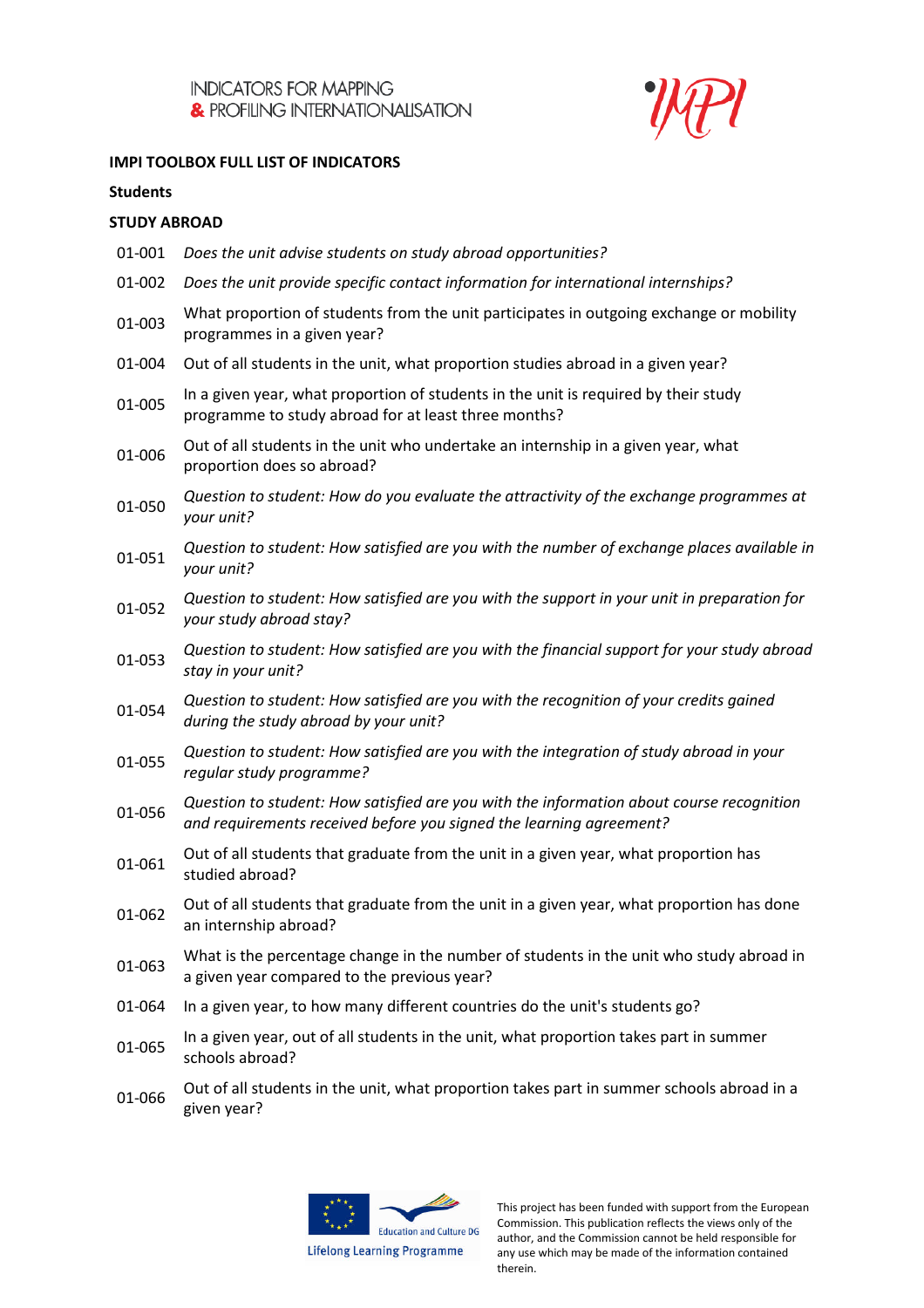

- 01-067 What proportion of students in the unit is involved in service learning modules abroad in a given year?
- Out of all students in the unit, what proportion takes part in service learning modules abroad?
- Out of all students with special needs, what is the proportion studying abroad in a given year?
- 01-070 What is the ration between the proportion of students studying abroad and the proportion of students with special needs studying abroad in the unit in a given year?
- 01-071 What is the proportion of students participating in a service learning (SL) module abroad?
- 01-072 How many service learning (SL) modules are organised in international organisations?
- 01-073 Out of all students in the unit studying abroad with a learning agreement, what proportion receives 100% recognition of credits earned abroad in a given year?

What is the percentage development of the proportion of students in the unit graduating

- 01-074 with a study abroad experience in a given year compared to the proportion of such students in the previous year?
- 01-075 What is the proportion of female students who study abroad?
- 01-076 What is the percentage change of the proportion of female students who study abroad in a given year compared to the previous year?
- 01-077 What is the proportion of students with special needs who study abroad?
- 01-078 What is the percentage change of the proportion of students with special needs who study abroad in a given year compared to the previous year?
- 01-079 *Does the unit have a check list of milestones provided to exchange students?*

## **INTERNATIONAL STUDENTS**

- 01-008 What is the proportion of international students that graduates from the unit in a given year?
- 01-009 Out of all students that graduate from the unit in a given year, what proportion are international students?
- 01-010 Out of all international students in the unit in a given year, what proportion are exchange or mobility programme students?
- 01-011 What is the percentage change in the number of international students in the unit in a given year compared to the previous year?
- 01-012 In a given year, from how many different countries do the unit's international students come?
- 01-013 In a given year, out of all international students in the unit, what proportion is in programmes taught in the national language?
- 01-014 In a given year, what proportion of students is in the unit's Bachelor-level programmes that are delivered abroad?
- 01-015 In a given year, what proportion of students is in the unit's Master's-level programmes that are delivered abroad?



**Lifelong Learning Programme**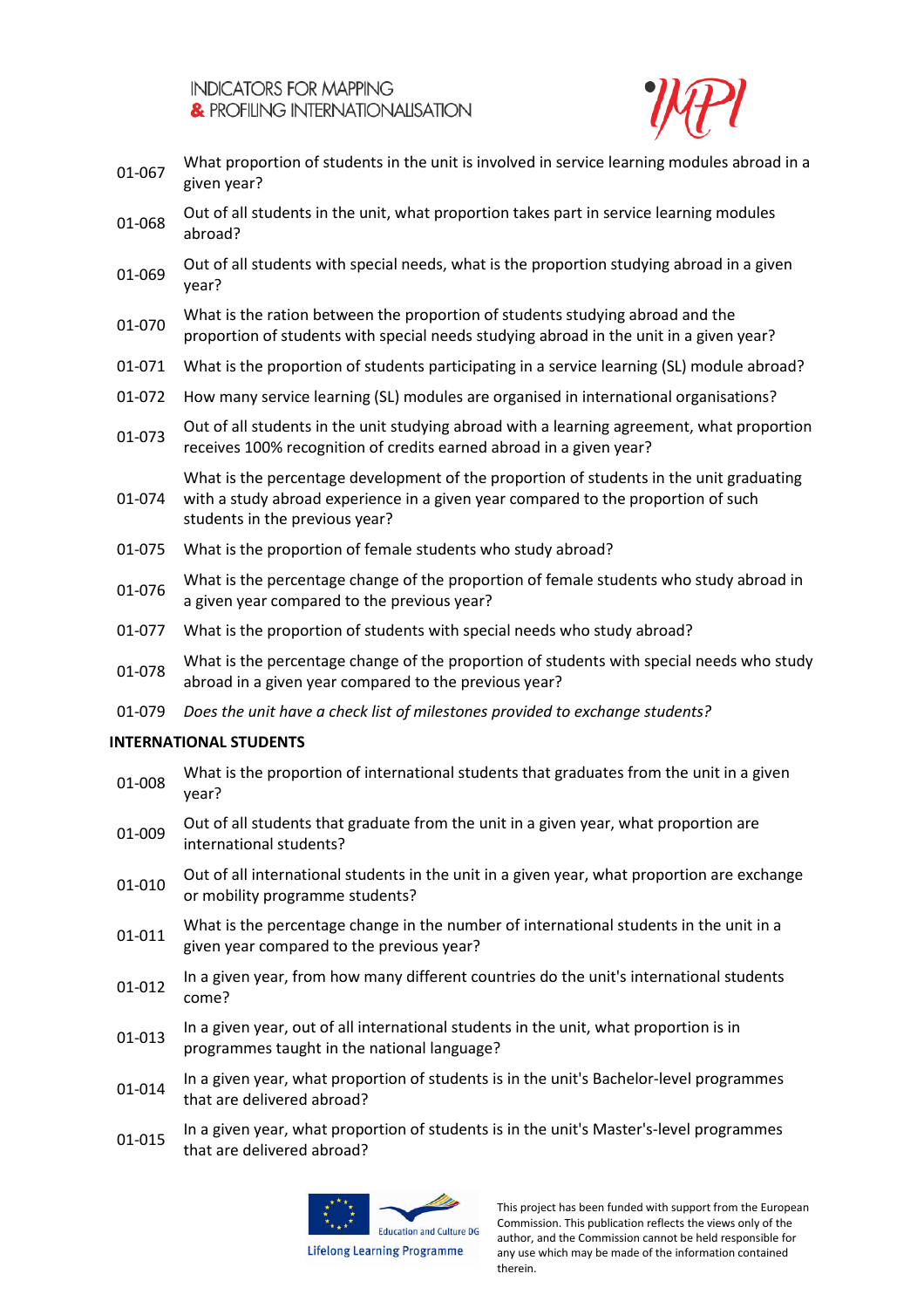

- 01-016 In a given year, what proportion of students is in the unit's Doctoral-level programmes that are delivered abroad?
- 01-017 In a given year, out of all students, who take part in e-learning programmes in the unit, what proportion of them are international students?
- 01-019 Out of all students taking part in summer school in the unit in a given year, what is the proportion of international students?
- 01-020 What proportion of international students in the unit is involved in service learning modules in a given year?
- 01-021 What is the proportion of international students that is involved in service learning modules out of all students involved in such modules in a given year?
- 01-022 How many international students in the unit undertake an internship in the country where the unit is located in a given year?
- 01-023 *Does the unit maintain an international alumni database?*
- 01-080 What proportion of international students is registered in an international alumni database?
- 01-081 Out of all international students graduating in the unit in a given year, what proportion is registered in an international alumni database?
- Out of all students in the unit, what proportion is in Bachelor-level programmes delivered abroad In a given year?
- 01-083 Out of all students in the unit, what proportion is in Master's-level programmes delivered abroad in a given year?
- 01-084 Out of all students in the unit, what proportion are in Doctoral-level programmes delivered abroad in a given year?
- 01-085 *Question to international students: How satisfied are you with the number of exchange places available at the host unit?*
- 01-086 *Question to international students: How satisfied are you with the support of the host unit in preparation for your study abroad stay?*
- 01-087 *Question to international students: How satisfied are you with the support by the host unit in registering your credits gained during the study abroad ?*
- 01-088 How many SL modules are organised for international students in the home country of the unit?

What is the precentage development of the graduation rate of international students graduating at the unit in a given year compared to the graduation rate in the previous

year?

01-089

- 01-090 What is the proportion of female international students?
- 01-091 What is the percentage change of the proportion of female international students in a given year compared to the previous year?
- 01-092 What is the proportion of international students with special needs?

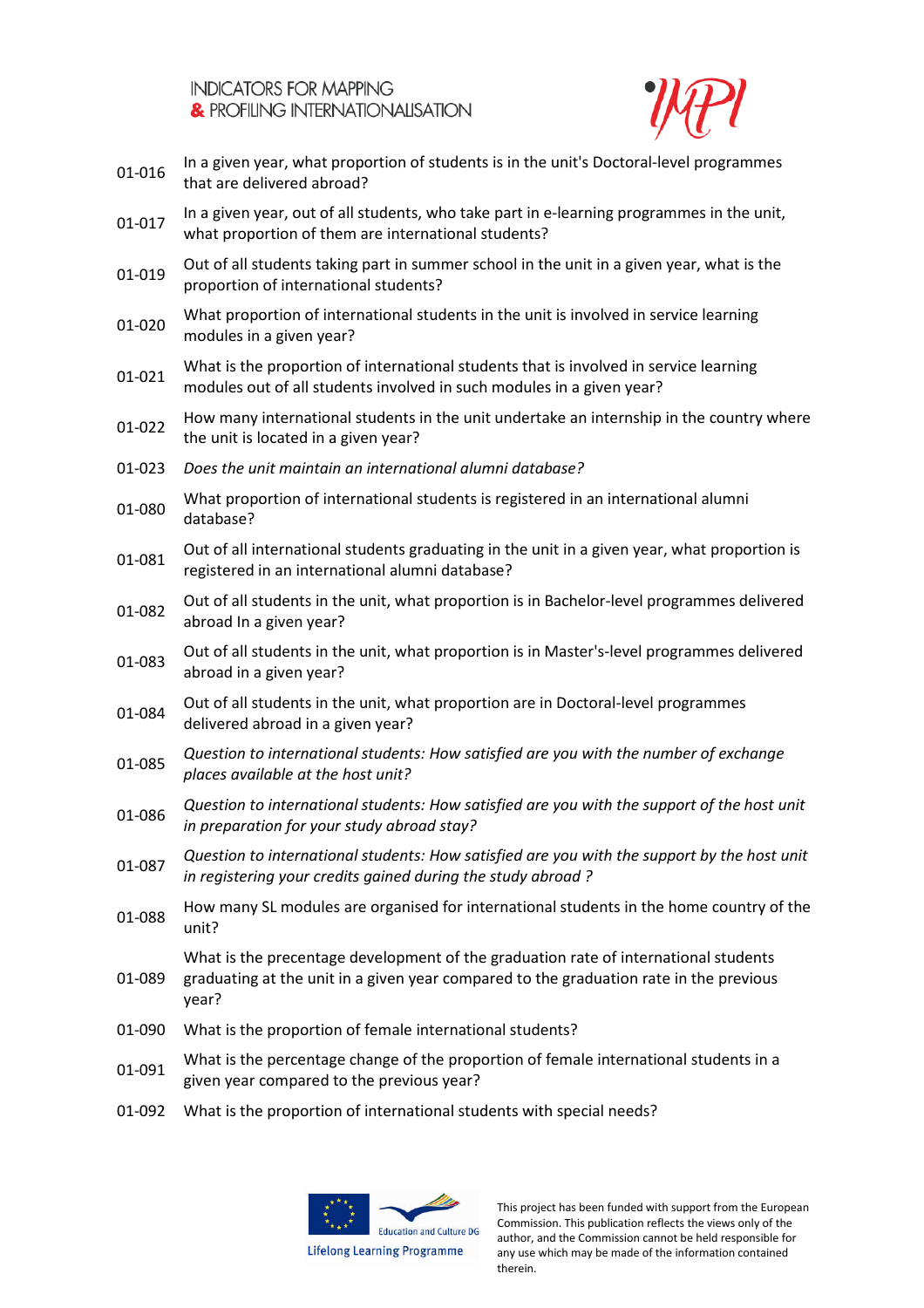

- 01-093 What is the percentage change of the proportion of international students with special needs in a given year compared to the previous year?
- 01-094 What is the total number of the unit's incoming study students receiving top-up grants from private or public bodies?

## **GENERAL STUDENT DATA**

- 01-024 In a given year, what is the ratio of international students to study abroad students in the unit?
- 01-025 In a given year, what is the number of "active" international student exchange programmes involving the mobility of at least one person in the unit?
- 01-026 What proportion of students in the unit graduates from international joint or double degree programmes in a given year?
- 01-027 Out of all students in the unit, what proportion is in international joint/double/multiple degree programmes in a given year?
- 01-028 Out of all students that graduate from the unit in a given year, what is the proportion of students that graduates from international joint or double degree programmes?
- 01-029 How many students in the unit are involved in international shared supervision / cotutelles in a given year?

Out of the total number of students in Bachelor's-level programmes in the unit, what is the

01-031 proportion of students in programmes that the unit organises in co-operation with (a) foreign institution(s) in a given year?

01-033 Out of the total number of students in Master's-level programmes in the unit, what is the proportion of students in programmes that the unit organises in co-operation with (a)

foreign institution(s) in a given year?

01-035 Out of the total number of students in Doctoral-level programmes in the unit, what is the proportion of students in programmes that the unit organises in co-operation with (a) foreign institution(s) in a given year?

- Out of all students in the unit, what proportion takes part in programme elements delivered abroad in a given year?
- 01-037 Out of all students in the unit in a given year, what is the proportion taking (a) foreign language class(es) ?
- 01-038 In a given year, what is the proportion of Doctoral-level students within the unit that write their thesis in a foreign language?
- Out of all students in the unit, what proportion takes classes in intercultural skills in a given year?
- 01-040 What proportion of the students in the unit is involved in development co-operation projects in a given year?
- 01-041 What proportion of students in the unit participates in "virtual mobility" in a given year?
- 01-060 What is the share of incoming exchange students of all students enrolled in the unit in a given year?

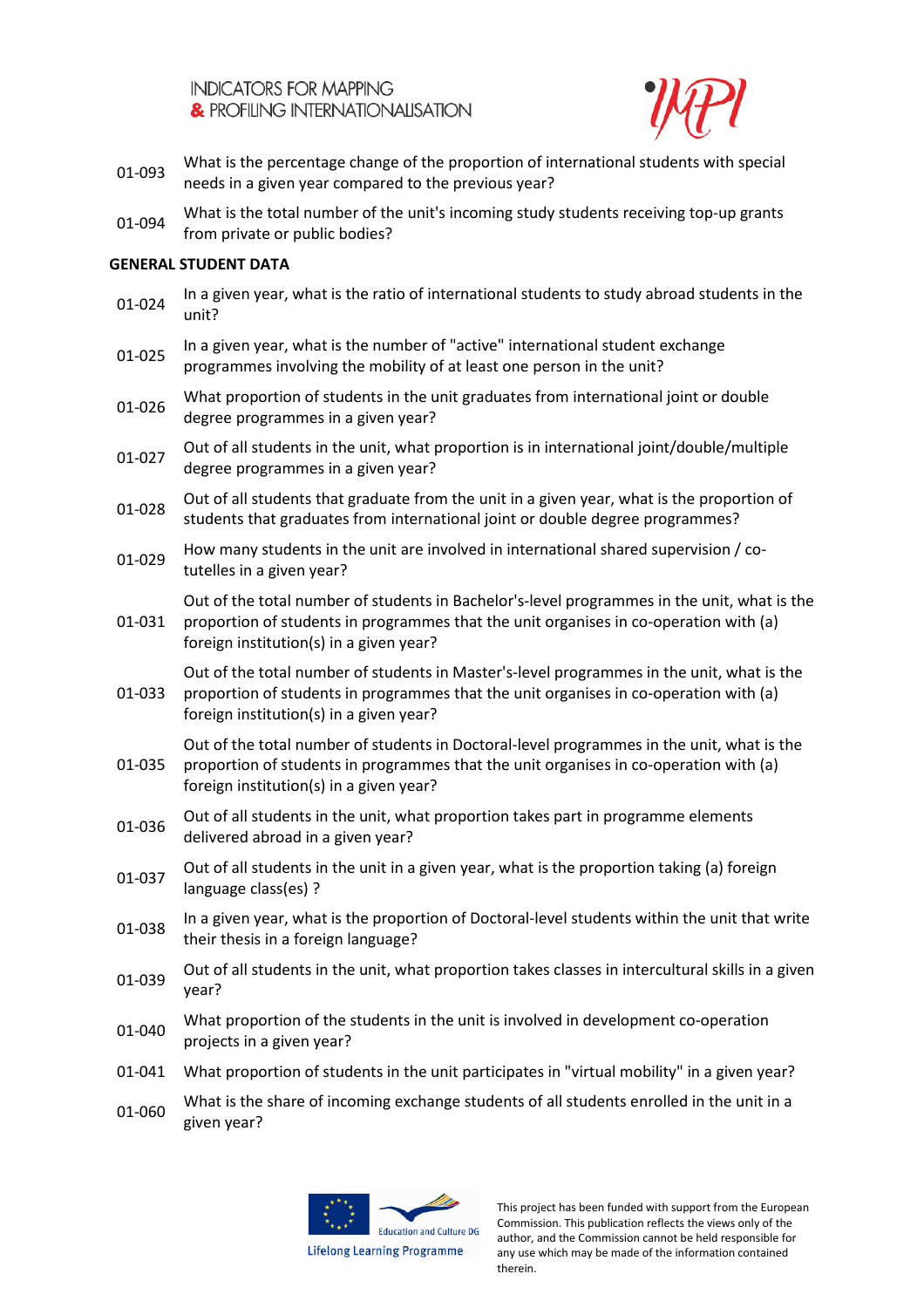

- Out of all students in the unit, what proportion is involved in development co-operation projects in a given year?
- 01-096 Out of all students in the unit, what proportion participates in "virtual mobility" in a given year?
- 01-097 In a given year, what is the number of "active" international student exchange programmes involving the mobility of at least one person in the unit?

Out of the total number of students enrolled in the unit in a given year, what is the

- 01-098 proportion taking elements/modules containing SL modules with an international component?
- 01-099 Out of all students in the unit who study abroad, what proportion uses a learning agreement in a given year?
- 01-100 What is the proportion of female students?
- 01-101 What is the percentage change of the proportion of female students in a given year compared to the previous year?
- 01-102 What is the proportion of students with special needs?
- 01-103 What is the percentage change of the proportion of students with special needs in a given year compared to the previous year?
- What is the total number of mobile students with special needs being taken care in the<br>01-104 last 5 years?
- Out of all international students, who study at the unit, what proportion of them are full-<br>01-105 degree students?
- Out of all full-degree students, who study at the unit, what proportion of them participates in outgoing international exchange/mobility programmes?
- Out of all full-degree students, who study at the unit, what proportion undertakes an internship abroad?
- 01-108 Out of all full-degree students, who study at the unit, what proportion is in programmes taught fully in foreign language?
- 01-109 Out of all full-degree students, who study at the unit, what proportion is in programmes taught partially in foreign language?
- 01-110 Out of all full-degree students, who study at the unit, what proportion is in international joint/double/multiple degree programmes?
- 01-111 Out of all non-travelling students in the unit, what proportion participates in international summer schools at home?

01-112 Out of all students in the unit, what proportion is in international joint/double/multiple degree programmes in a given year? (+ Master's level, doctoral level and Erasmus Mundus breakdown)

- 01-113 Out of all doctoral students in the unit, what proportion is in co-tutelle in a given year?
- 01-114 Out of all students in the unit, what proportion is in international programmes in a given year? (+ Master's level + doctoral level breakdown)

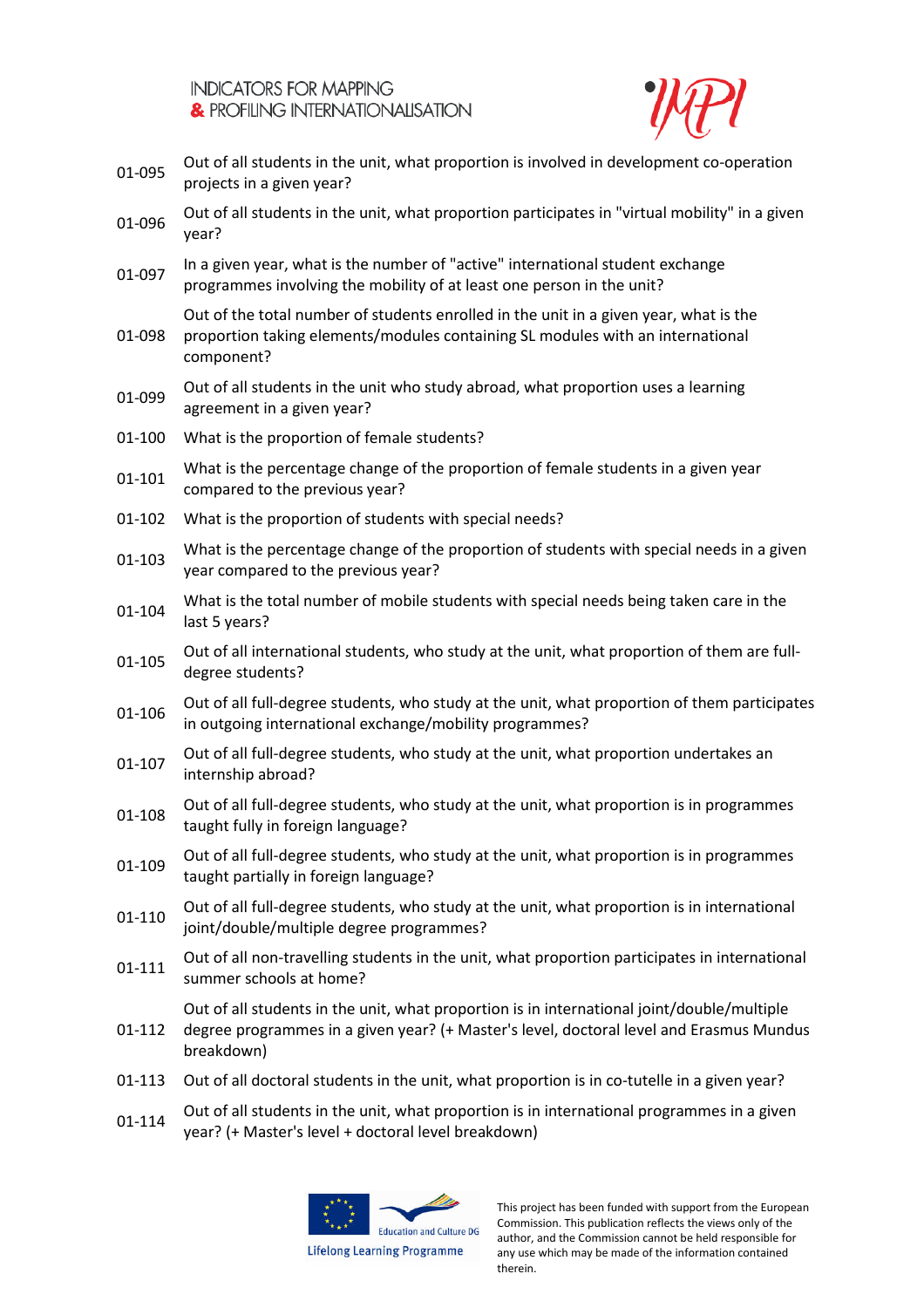

## **Staff**

## **ACADEMIC AND NON-ACADEMIC STAFF MEMBERS - GENERAL DATA**

| 02-001 | In a given year, what is the ratio of international (incoming); staff members to outgoing<br>staff members in the unit?                                                                           |
|--------|---------------------------------------------------------------------------------------------------------------------------------------------------------------------------------------------------|
| 02-002 | In a given year, what proportion of FTEs in the unit do(es) the position(s) of Vice-President<br>or Vice-Rector for international affairs occupy?                                                 |
| 02-003 | In a given year, what proportion of FTEs in the unit is related to internationalisation?                                                                                                          |
| 02-004 | Does the unit have a defined strategy to develop the participation of staff in<br>internationalisation activities?                                                                                |
| 02-005 | What proportion of staff members in the unit obtains a full degree abroad?                                                                                                                        |
| 02-006 | What proportion of staff members in the unit has work experience abroad of at least six<br>months?                                                                                                |
| 02-007 | Out of all staff members in the unit, what is the proportion with previous professional<br>experience abroad of at least six months?                                                              |
| 02-008 | Out of all positions in the unit, what proportion has previous professional experience<br>abroad as a requirement?                                                                                |
| 02-009 | Is the previous professional experience abroad of staff members taken into consideration<br>for promotion and tenure?                                                                             |
| 02-010 | Out of all staff members in the unit, what is the proportion with a command of at least one<br>foreign language at level C1 or C2 of the Common European Framework of Reference for<br>Languages? |
| 02-011 | Out of all positions in the unit, what proportion has foreign language skills as a<br>requirement?                                                                                                |
| 02-012 | Are the foreign language skills of staff members taken into consideration for promotion<br>and tenure?                                                                                            |
| 02-013 | Does the unit provide training for staff members in preparation for them carrying out<br>missions abroad?                                                                                         |
| 02-014 | In a given year, how many international development projects are the unit's staff<br>members involved in?                                                                                         |
| 02-015 | In a given year, to which proportion are the unit's staff members involved in international<br>development projects?                                                                              |
| 02-016 | In a given year, which proportion of international consulting assignments are undertaken<br>by the unit's staff members?                                                                          |
| 02-017 | In a given year, what proportion of the unit's staff members undertakes international<br>consulting assignments?                                                                                  |
| 02-018 | In a given year, what proportion of international conferences is organised by the unit's<br>staff members?                                                                                        |
|        |                                                                                                                                                                                                   |

In a given year, what proportion of the unit's staff members is involved in the organisation of the unit's staff members is involved in the organisation of international conferences?

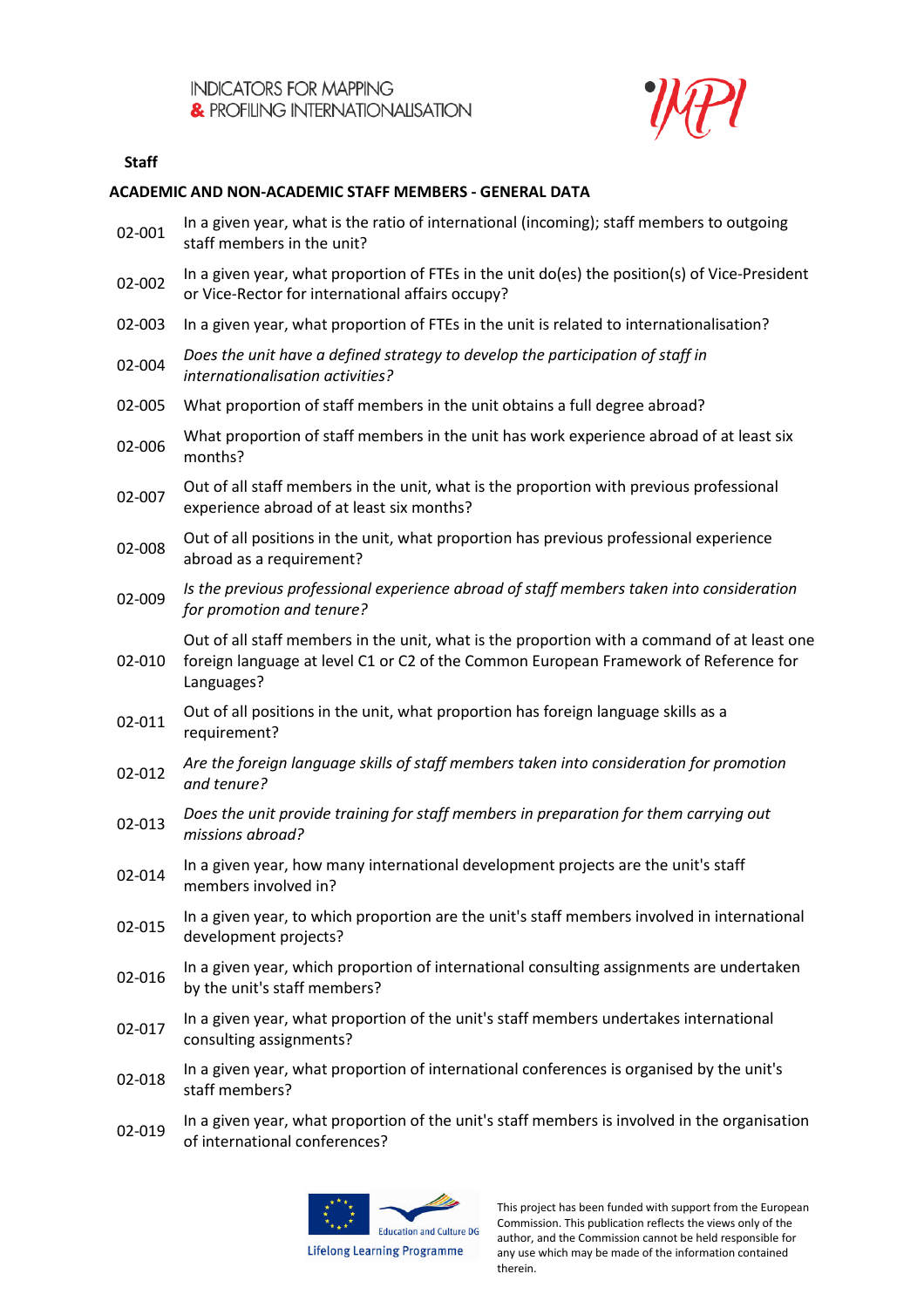

- 02-020 In a given year, to which propportion are the staff members involved in training programmes for staff from partner units abroad?
- 02-021 In a given year, what proportion of the unit's staff members participates in training programmes abroad?
- 02-061 What is the total number of academic, administrative and technical staff (FTE) involved in counselling and in managing the units student mobility?
- 02-062 *Does the unit have offices dedicated to international activities of staff (international programmes, cooperation and research, trips, visiting lecturers, etc.)?*

Number of posts (full time equivalent=FTE) in the international core business

- 02-063 (international strategy and basic questions, scientific cooperation, counselling and tutoring of students, alumni, admission) in relation to the total number of administrative p
- 02-064 What is the proportion of female staff members?
- 02-065 What is the percentage change of the proportion of female staff members in a given year compared to the previous year?
- 02-066 What is the proportion of staff members with special needs?
- 02-067 What is the percentage change of the proportion of staff members with special needs in a given year compared to the previous year?
- 02-092 In a given year, out of all staff members in the unit, what proportion takes part in educational or research visits?
- 02-093 Does the unit implement incentives to further internationalisation activities of staff?
- 02-095 In a given year, how many of the unit's staff members have foreign citizenship? (+ share of all staff)
- 02-096 In a given year, what is the number and proportion of non-administrative staff members involved in the internationalisation policy of the unit?

## **ACADEMIC AND NON-ACADEMIC STAFF MEMBERS - OUTGOING STAFF**

- 02-022 In a given year, what proportion of the unit's staff members takes part in an exchange programme abroad?
- 02-024 In a given year, in how many different countries do the unit's staff members take part in exchange programmes abroad?

## **ACADEMIC AND NON-ACADEMIC STAFF MEMBERS - STAFF FROM ABROAD**

- 02-025 In a given year, what proportion of the unit's staff members has a foreign citizenship?
- 02-026 In a given year, how many different nationalities do the unit's staff members have in total?
- 02-027 What proportion of the unit's staff members was recruited from abroad?
- 02-028 In a given year, how many different countries do the unit's visiting staff members come from?
- 02-069 Out of all staff members in the unit, what proportion was recruited from abroad in a given year?
- 02-070 Out of all international staff in the unit, what proportion is staff with special needs?

![](_page_6_Picture_26.jpeg)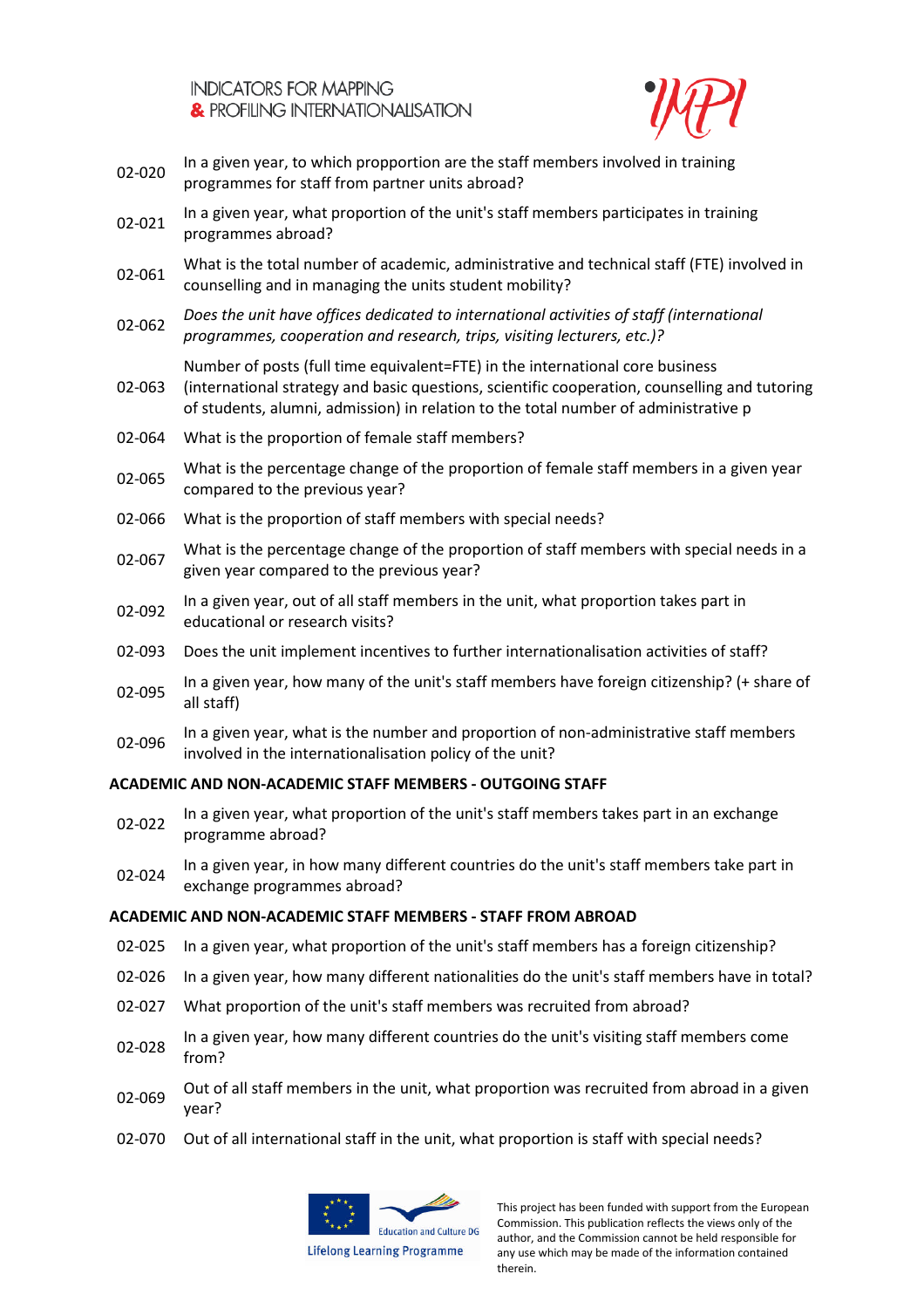![](_page_7_Picture_1.jpeg)

- 02-071 What is the proportion of female staff members from abroad?
- 02-072 What is the percentage change of the proportion of female staff members from abroad in a given year compared to the previous year?
- 02-073 What is the proportion of staff members from abroad with special needs?
- 02-074 What is the percentage change of the proportion of staff members with special needs from abroad in a given year compared to the previous year?

# **ACADEMIC STAFF MEMBERS**

- 02-029 In a given year, out of all of the unit's academic staff members, what is the proportion having obtained a full degree abroad?
- 02-030 In a given year, out of all of the unit's academic staff members, what is the proportion that attends at least one international conference or seminar?
- 02-031 In a given year, how many international conferences and seminars do the unit's academic staff members attend?

In a given year, out of all of the unit's academic staff members, which proportion of the

02-032 academic staff members are members of at least one international academic or professional association?

In a given year, out of all of the unit's academic staff members, which proportion of the

- 02-033 academic staff members are a committee or board member of an international academic or professional association?
- 02-034 In a given year, what proportion of the unit's academic staff members follows a training programme in intercultural skills?
- 02-035 In a given year, what proportion of the unit's academic staff members is involved in delivering programmes or modules on community service for international students?
- 02-036 In a given year, what proportion of the unit's academic staff members follows an English language course?
- 02-037 In a given year, what proportion of the unit's academic staff members follows a foreign language course in a language other than English?
- 02-038 In a given year, what proportion of the unit's academic staff members teaches a course delivered in a foreign language?
- 02-039 *Does the unit provide opportunities for academic staff members to learn how to internationalise their teaching and the curriculum?*
- 02-041 In a given year, out of all of the unit's academic staff members, what proportion is involved in international joint doctoral supervision / co-tutelle?
- 02-042 In a given year, what is the ratio of academic staff members with formal responsibilities for student mobility to study abroad students in the unit?
- 02-043 In a given year, what is the ratio of academic staff members with formal responsibilities for student mobility to international students in the unit?
- 02-044 In a given year, out of all academic staff in the unit, what proportion hold a visiting lectureship abroad?

![](_page_7_Picture_24.jpeg)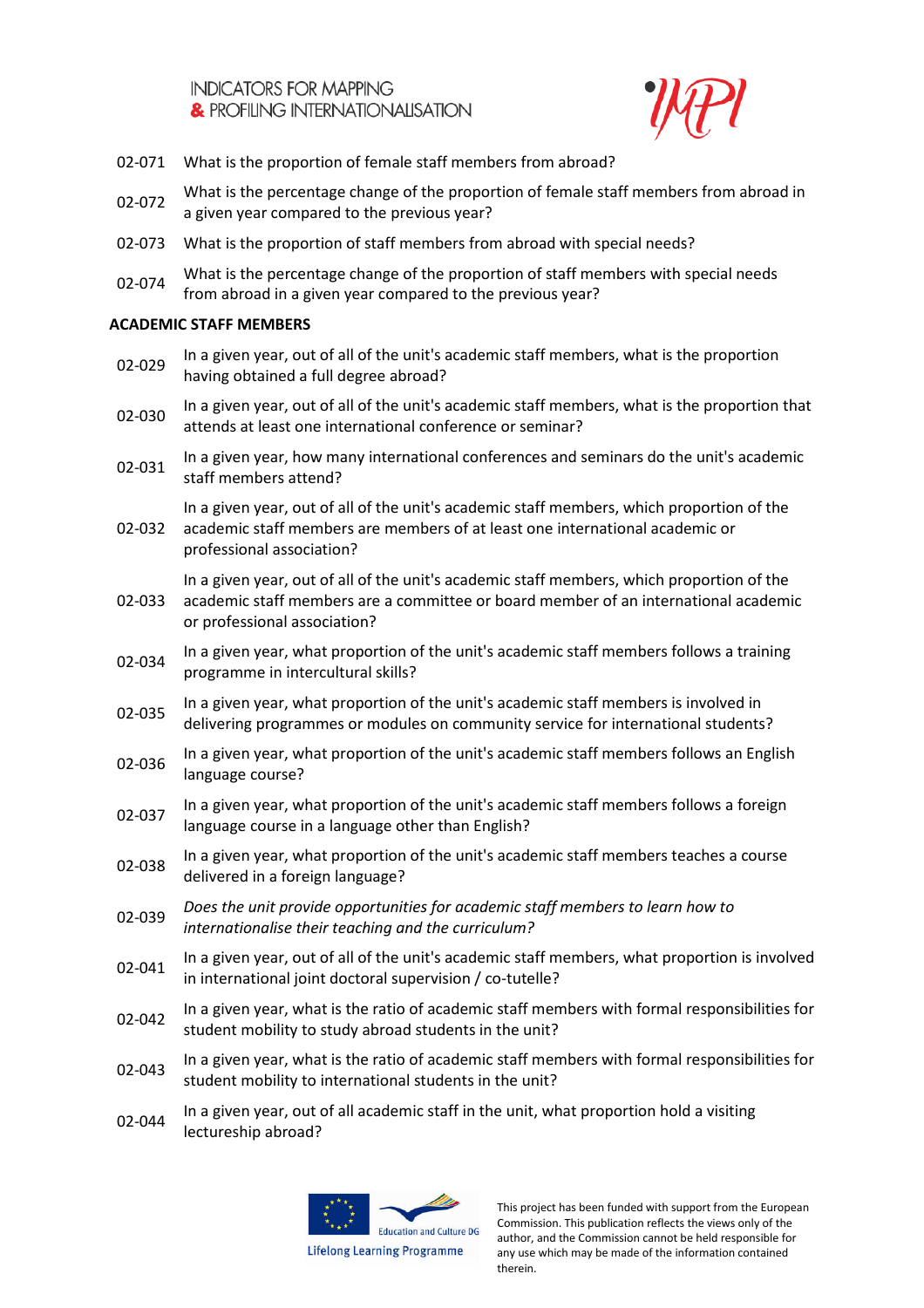![](_page_8_Picture_1.jpeg)

- 02-045 In a given year, out of all academic staff members in the unit, what proportion has a foreign citizenship?
- 02-047 In a given year, out of all academic staff members in the unit, what proportion are visiting staff members from abroad?
- 02-075 In a given year, what is the number and proportion of non-administrative staff members involved in the internationalisation policy of the unit?
- 02-076 What is the number of academics involved in student mobility over number of bilateral agreements?
- 02-077 Out of all academic staff members in the unit, what proportion took part in international exchange/mobility programmes?
- 02-078 Out of all academic staff in the unit, what proportion participates in international projects?
- 02-079 Out of all academic staff in the unit, what proportion has international professional experience?
- 02-080 Out of all academic staff in the unit, what proportion takes care of at least one cooperation with partner universities abroad?
- 02-081 Out of all non-academic staff members in the unit, what proportion has foreign language skills (as a precondition of employment)?
- 02-082 Out of all unit's academic staff members, what proportion is involved in international development projects?
- 02-083 What is the proportion of female academic staff members?
- 02-084 What is the percentage change of the proportion of female academic staff members in a given year compared to the previous year?
- 02-085 What is the proportion of academic staff members with special needs?
- What is the percentage change of the proportion of academic staff members with special<br>02-086 needs in a given year compared to the previous year?
- 02-094 In a given year, out of all of the unit's academic staff members, what proportion is involved in international joint/double/multiple degree programmes?
- 02-097 In a given year, how many of the academic staff members in the unit are visiting staff members from abroad? (+ share of all academic staff)

#### **NON-ACADEMIC STAFF**

- In a given year, out of all non-academic staff members in the unit, what proportion has a 02-048 foreign citizenship?
- 02-049 In a given year, what proportion of FTEs does the unit employ as policy advisors on internationalisation?
- 02-050 In a given year, what proportion of FTEs does the unit employ for international alumni activities?
- 02-051 In a given year, what proportion of FTEs does the unit employ for international promotion and marketing activities?

![](_page_8_Picture_23.jpeg)

**Lifelong Learning Programme**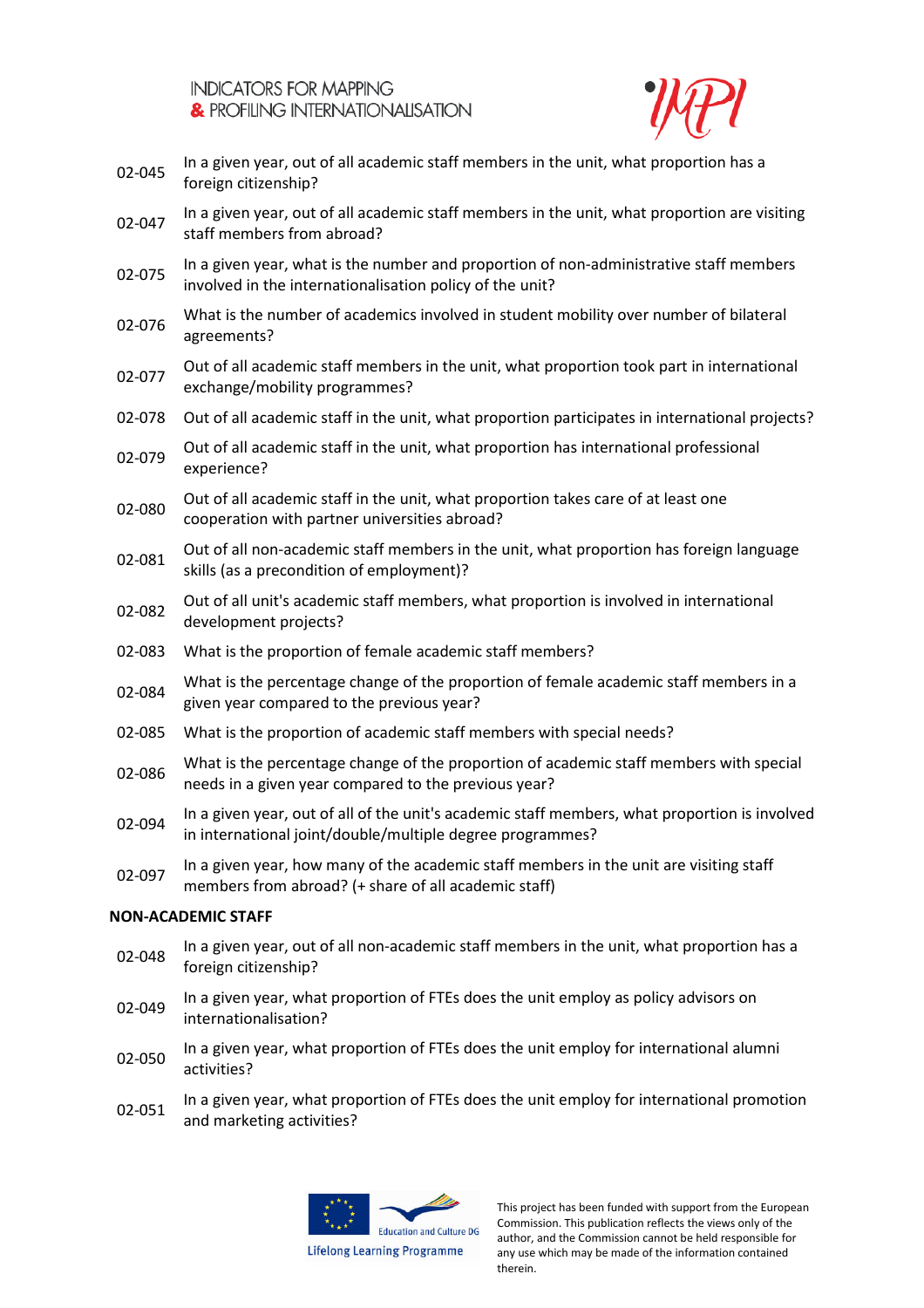![](_page_9_Picture_1.jpeg)

- 02-052 In a given year, what proportion of FTEs does the unit employ for international student visa applications?
- 02-053 In a given year, what proportion of FTEs does the unit employ for student exchange and international student mobility?
- 02-054 In a given year, what proportion of FTEs does the unit employ for support services for international students?
- 02-055 In a given year, what proportion of the unit's non-academic staff members follows a training programme in intercultural skills?
- 02-056 In a given year, what proportion of the unit's non-academic staff members follows an English language course?
- 02-057 In a given year, what proportion of the unit's non-academic staff members follows a foreign language course in a language other than English?

02-058 In a given year, out of all non-academic staff members in the unit, what proportion takes part in a training programme with an international focus, other than a foreign language course or a training programme in intercultural skills?

- 02-059 In a given year, out of all non-academic staff members in the unit, what proportion takes part in an exchange programme abroad?
- 02-060 In a given year, what proportion of the unit's non-academic staff members is involved in delivering programmes or modules on community service for international students?
- O2-087 Out of all non-academic staff members in the unit, what proportion has foreign language skills (as a precondition of employment)?
- 02-088 What is the proportion of female non-academic staff members?
- 02-089 What is the percentage change of the proportion of female non-academic staff members in a given year compared to the previous year?
- 02-090 What is the proportion of non-academic staff members with special needs?
- 02-091 What is the percentage change of the proportion of non-academic staff members with special needs in a given year compared to the previous year?

## **Administration**

## **ADMINISTRATION**

- 03-001 *Does the unit have a clearly defined strategy for internationalisation?*
- 03-002 *Does the unit have a clearly defined human resources strategy for internationalisation?*
- 03-003 *Is the unit's internationalisation strategy endorsed by the unit's academic staff members?*
- 03-004 *Is internationalisation a holistic endeavor within the unit?*
- 03-005 *Does the unit have a clearly defined international alumni strategy?*
- 03-006 *Is responsibility for internationalisation within the unit clearly assigned?*
- 03-007 *Within the unit, is responsibility for internationalisation at central and sub-unit levels clearly assigned?*

![](_page_9_Picture_25.jpeg)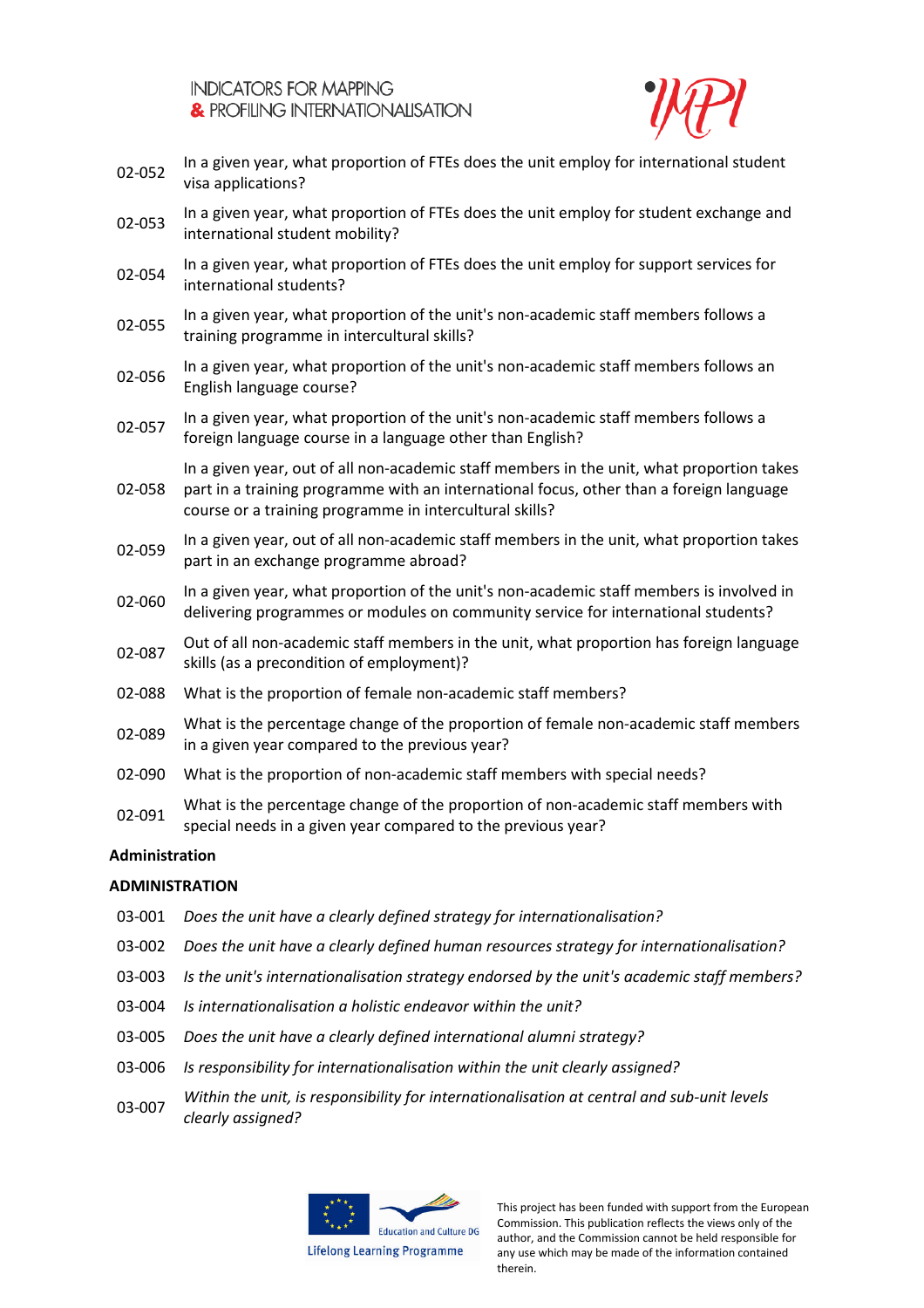![](_page_10_Picture_1.jpeg)

- 03-008 *Are procedures for decision making with regard to internationalisation clearly defined within the unit?*
- 03-009 *Does the unit have a specific organisational structure to support internationalisation?*
- 03-010 *Are meetings held between non-academic staff members and academic staff members in the unit on internationalisation?*
- 03-011 *Do the unit's senior management staff members play a part in receiving international visitors?*
- 03-012 *Does the unit participate in international networks and organisations in the field of internationalisation?*
- 03-013 *Is a quality assurance procedure in place for the international study programmes in the unit?*
- 03-014 *Is a monitoring system in place for the international study programmes in the unit?*
- 03-015 *Does the unit meet quantitative targets set for international students?*
- 03-016 *Does the unit meet quantitative targets set for study abroad?*
- 03-017 *Are translations of degree certificates conferred by the unit available?*
- 03-018 *Does the unit have a clearly defined strategy on measuring outcomes of internationalisation?*
- 03-019 *Does the unit use results of measuring outcomes for quality improvement procedures?*
- 03-020 *Does the unit have a clearly defined strategy on gender balance in international activities?*
- 03-021 *Does the unit have a clearly defined strategy on the integration of students with special needs in international activities?*
- 03-022 *Does the unit have a diversity policy on international students?*
- 03-023 *Does the unit have a diversity policy on international staff recruitment?*
- 03-024 *Does the unit have a diversity policy on study abroad?*
- 03-025 Percentage of international CE programmes delivered in that year
- 03-026 *Does the strategy for internationalisation cover all 6 dimensions (institution, students, staff, curriculum, research, social engagement)?*
- 03-027 *Does the unit have defined regulations, procedures enabling and supporting internationalisation?*
- 03-028 *Does the unit have policies aimed at encouraging and supporting internationalisation?*
- 03-029 *Is responsibility for internationalisation assigned at the highest management level of the unit?*
- 03-030 *Does the unit have an International Office and/or other offices dedicated to international affairs?*
- 03-031 Number of international applications for study programmes (incl. doctoral programmes) in relation to the total number of applications

![](_page_10_Picture_26.jpeg)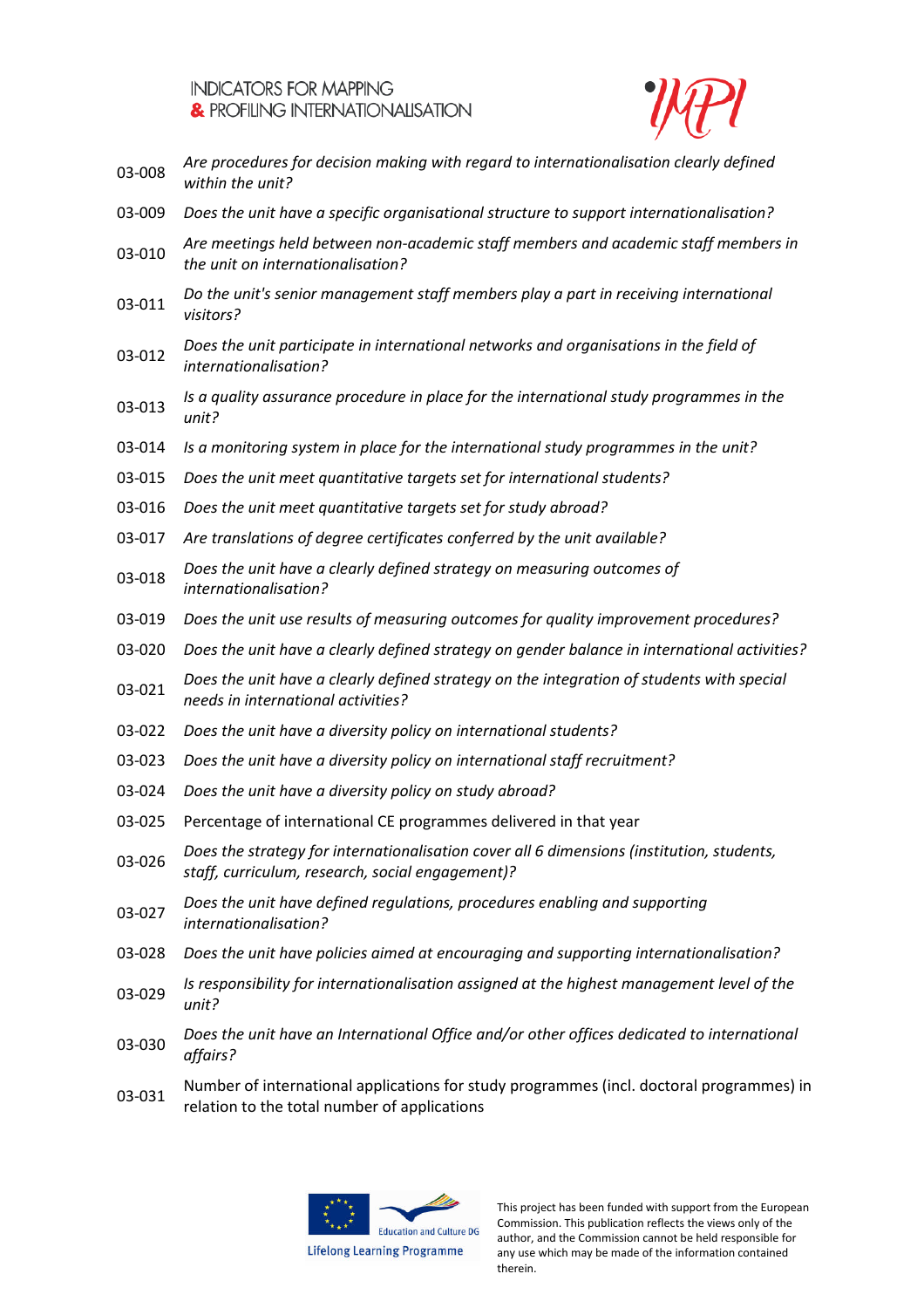![](_page_11_Picture_1.jpeg)

- 03-032 *Does the unit use student surveys to get information about the quality of international modules/courses?*
- 03-033 *Are international students actively involved in the quality control of the unit's study programmes?*
- 03-034 *Does the unit monitor and evaluate the quality of its international activities (including research and pro-international processes)?*
- 03-035 *Has the unit implemented a strategy to use the cultural or academic background of exchange or full degree students in their classes?*
- 03-036 *Does the unit have a quality management system for the unit?*
- 03-037 In a given year how many active agreements does the institution have with foreign partners?

# **Funding and finance**

# **FUNDING AND FINANCE**

04-001 In a given year, what is the total budget within the unit dedicated to internationalisation? 04-003 In a given year, what proportion of students in the unit receives a scholarship from the unit or from external sources for study abroad? 04-004 In a given year, what is the ratio of study abroad scholarships to available study abroad places provided by the unit? 04-005 In a given year, what proportion of international students in the unit receives a scholarship from the unit or from external sources? 04-006 In a given year, out of the unit's total budget for scholarships, what proportion is dedicated to scholarships for international students? 04-007 In a given year, what budget within the unit is dedicated to international research cooperation? 04-008 In a given year, out of the unit's total budget, what proportion is dedicated to international research cooperation? 04-009 In a given year, out of the unit's total budget dedicated to research, what proportion is dedicated to international research grants? 04-010 In a given year, what is the total budget within the unit dedicated to developing new international study programmes? 04-011 In a given year, out of the unit's total budget dedicated to internationalisation, what proportion is dedicated to the internationalisation of study programmes / the curriculum? 04-012 In a given year, out of the unit's total budget, what proportion is dedicated to international promotion and marketing? 04-013 In a given year, how much external funding does the unit receive for international cooperation projects? 04-014 In a given year, out of the total external funding received by the unit, what proportion is dedicated to international cooperation projects?

![](_page_11_Picture_11.jpeg)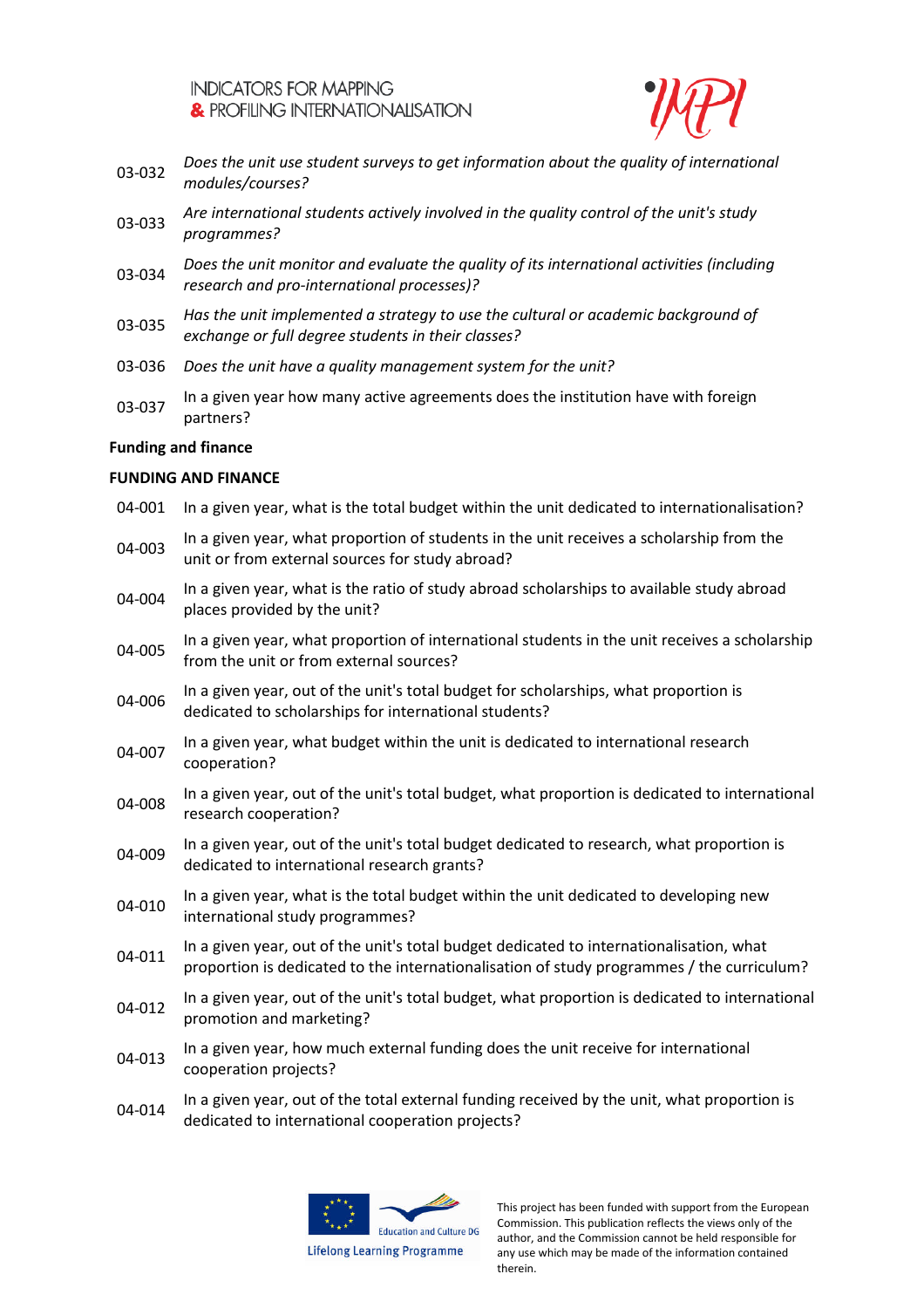![](_page_12_Picture_1.jpeg)

- 04-015 In a given year, what is the ratio of funding dedicated to trips abroad by the unit's academic staff members to the total number of academic staff members in the unit?
- 04-016 In a given year, what is the total budget within the unit dedicated budget for the translation or proof-reading of papers?
- 04-017 In a given year, what proportion of international students in the unit receives scholarships, funding or top-up grants from industry?
- 04-018 In a given year, out of all international students in the unit, what proportion receives scholarships, funding or top-up grants from industry?
- 04-019 *Does the unit have a strategy or plan to ensure the financial sustainability of its internationalisation activities?*
- 04-020 Out of all international students in the unit, what proportion receives a scholarship from the unit or from external sources?
- 04-021 What is the ratio between the unit's budget dedicated to the internationalisation of study programmes / the curriculum and the recognised credits from study abroad?

04-022 What is the ratio between the unit's budget dedicated to the internationalisation of study programmes/the curriculum and the number of international students graduating from the unit in a given year?

- 04-023 *Does the unit provide special funds to support gender balance in international activities?*
- 04-024 *Does the unit provide special funds to support the integration of students with special needs in international activities?*
- 04-025 What is the percentage change in the funds for supporting gender balance in international activities between the given year and the previous year?
- 04-026 What is the percentage change in the funds for supporting students with special needs in international activities between the given year and the previous year?
- 04-027 What is the per capta funding for supporting gender balance in international activities in a given year?
- 04-028 What is the per capta funding for supporting students with special needs in international activities in a given year?
- 04-029 What is the percentage change in per capta funding for supporting gender balance in international activities between a given year and the previous year?
- 04-030 What is the percentage change in per capta funding for supporting students with special needs in international activities between a given year and the previous year?
- 04-031 In a given year, out of the institution's total budget, what proportion is dedicated to the International Office?
- 04-032 *Does the unit receive additional funding from third parties for mobility?*
- Budget for scholarship funds for international exchange (doctoral programs, guest professors)
- 04-034 Financial volume of budget for international collaboration of the unit's staff (travel grants, etc.)

![](_page_12_Picture_22.jpeg)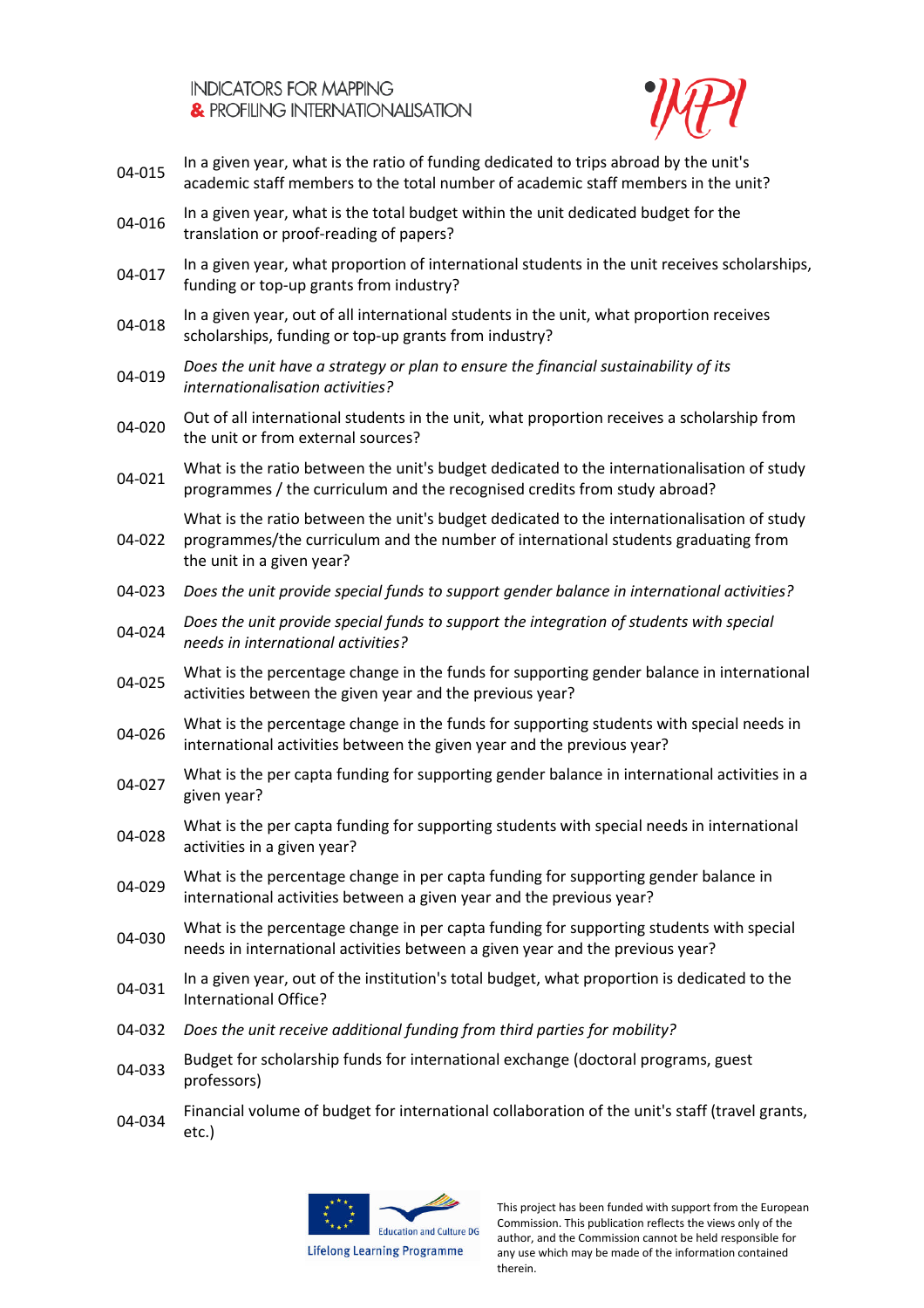![](_page_13_Picture_1.jpeg)

- 04-035 Budget to support systems to increase opportunities for international research
- 04-036 Number of available scholarships from the unit funds per annum
- 04-037 Financial volume of research grants of bi/multilateral projects (in Euro/Dollar) per annum
- D4-038 Percentage of financial volume of long-term collaborative research in relation to the total sum of funding
- 04-039 In a given year, out of all external funding received by the unit for educational cooperation projects, what proportion comes from international sources?
- In a given year, out of the institution's total budget, what proportion is dedicated to the<br>
04-040 International Office?

## **Curricula and Academic Services**

## **Curricula and Academic Services**

| 05-001 | Does the unit provide support to study abroad students with special academic needs?                                                                                                               |
|--------|---------------------------------------------------------------------------------------------------------------------------------------------------------------------------------------------------|
| 05-002 | Does the unit provide support to international students with special academic needs?                                                                                                              |
| 05-003 | Does the unit incorporate mobility windows into the curriculum?                                                                                                                                   |
| 05-004 | Does the unit provide information to students on study abroad opportunities?                                                                                                                      |
| 05-005 | Does the unit provide detailed information regarding courses at the unit's partner<br>institutions?                                                                                               |
| 05-006 | Does the unit provide detailed information on courses for international students at the<br>unit?                                                                                                  |
| 05-007 | Does the unit provide incoming international students with information about study<br>conditions at the unit (such as the academic year schedule and timetable for<br>examinations);?             |
| 05-008 | Does the unit use the International Diploma Supplement?                                                                                                                                           |
| 05-009 | In a given year, what is the total number of credits earned abroad by the students of your<br>unit?                                                                                               |
| 05-010 | Does the unit articulate a set of intended international/intercultural learning outcomes for<br>students?                                                                                         |
| 05-011 | Out of all the programme elements/modules offered by the unit in a given year, what is<br>the proportion of those focused on international/intercultural skills?                                  |
| 05-012 | Out of all programme elements/modules offered by the unit, what is the proportion of<br>those focused primarily on international issues or subjects?                                              |
| 05-013 | Out of all programme elements/modules offered by the unit, what is the proportion of<br>those using foreign literature and/or materials?                                                          |
| 05-014 | Out of the total number of students enrolled in the unit in a given year, what is the<br>proportion taking elements/modules focused on the international dimension or<br>comparison of a subject? |
|        |                                                                                                                                                                                                   |

05-015 Out of the total number of students enrolled in the unit in a given year, what is the proportion taking elements/modules focused on particular countries or world regions?

![](_page_13_Picture_12.jpeg)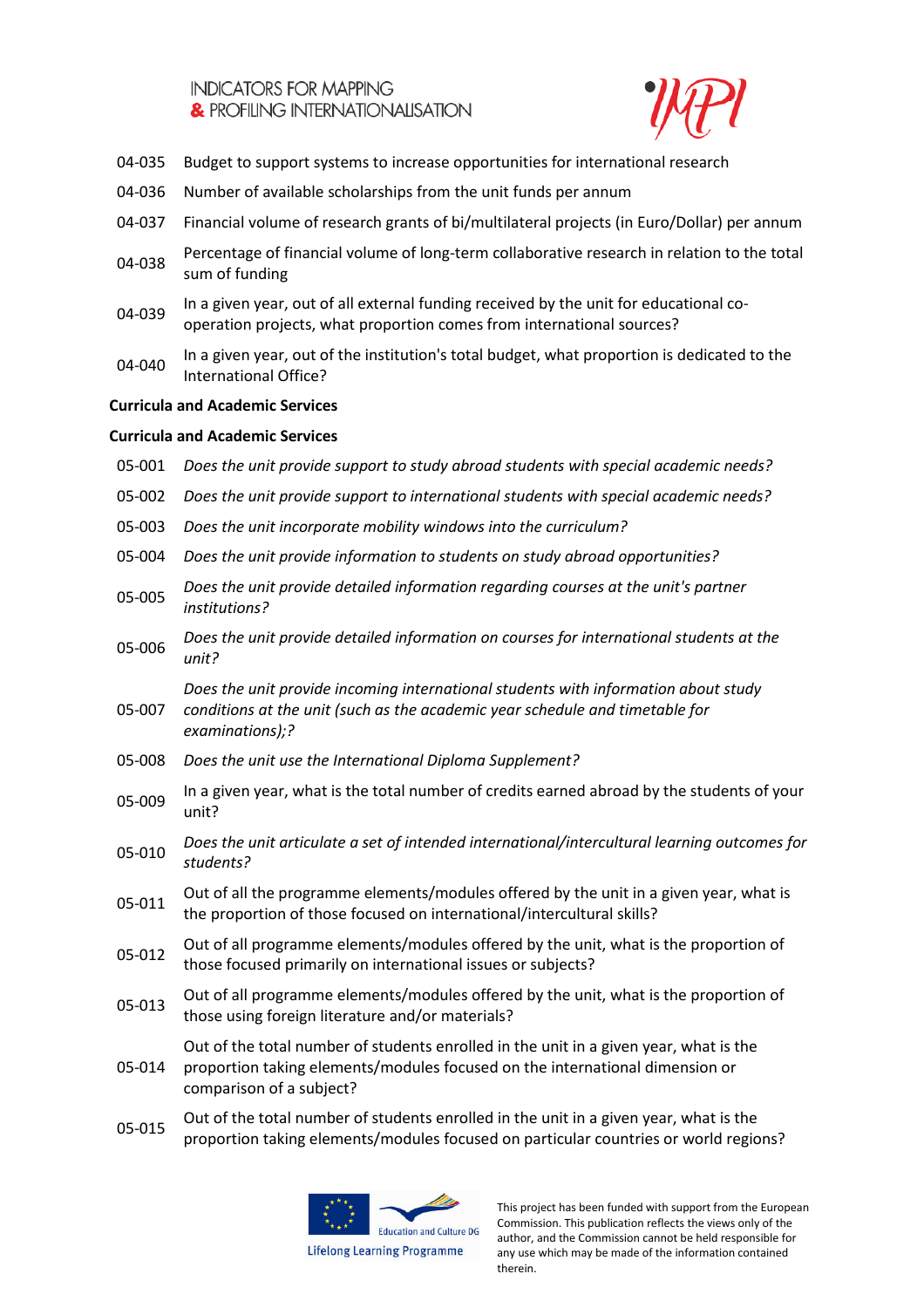![](_page_14_Picture_1.jpeg)

| 05-016 | Has the unit undertaken a benchmarking process to assess whether any programme(s);<br>is/are considered to be aligned with relevant international standards or developments<br>within the discipline? |
|--------|-------------------------------------------------------------------------------------------------------------------------------------------------------------------------------------------------------|
| 05-017 | In a given year, how many ECTS credits are earned by students in the unit for foreign<br>language study?                                                                                              |
| 05-018 | In a given year, what proportion of foreign language courses is offered at the unit?                                                                                                                  |
| 05-020 | In a given year, what proportion of international joint/double/multiple degree<br>programmes does the unit offer at the Bachelor's-level?                                                             |
| 05-021 | In a given year, what proportion of international joint/double/multiple degree<br>programmes does the unit offer at the Master's-level?                                                               |
| 05-022 | In a given year, what proportion of international joint/double/multiple degree<br>programmes does the unit offer at the Doctoral-level?                                                               |
| 05-023 | Out of all degree programmes offered by the unit in a given year, what proportion are<br>international joint/double/multiple degree programmes?                                                       |
| 05-027 | Does the unit provide language training for incoming international students?                                                                                                                          |
| 05-028 | Does the unit articulate a goal for expansion of study programmes taught in a foreign<br>language?                                                                                                    |
| 05-030 | Out of all courses offered by the unit in a given year, what is the proportion of courses<br>taught in a foreign language?                                                                            |
| 05-037 | Out of all Bachelor's programmes offered by the unit in a given year, what proportion is<br>taught wholly in a foreign language?                                                                      |
| 05-038 | Out of all Bachelor's programmes offered by the unit in a given year, what proportion is<br>taught partially in a foreign language?                                                                   |
| 05-039 | Out of all Master's programmes offered by the unit in a given year, what proportion is<br>taught wholly in a foreign language?                                                                        |
| 05-040 | Out of all Master's programmes offered by the unit in a given year, what proportion is<br>taught partially in a foreign language?                                                                     |
| 05-041 | Out of all doctoral programmes offered by the unit in a given year, what proportion is<br>taught wholly in a foreign language?                                                                        |
| 05-042 | Out of all doctoral programmes offered by the unit in a given year, what proportion is<br>taught partially in a foreign language?                                                                     |
| 05-043 | Out of all students enrolled in a given year in Bachelor's programmes wholly taught in a<br>foreign language by the unit, what proportion are international students?                                 |
| 05-044 | Out of all students enrolled in a given year in Bachelor's programmes partially taught in a<br>foreign language by the unit, what proportion are international students?                              |
| 05-045 | Out of all students enrolled in a given year in Master's programmes wholly taught in a<br>foreign language by the unit, what proportion are international students?                                   |
|        |                                                                                                                                                                                                       |

05-046 Out of all students enrolled in a given year in Master's programmes partially taught in a foreign language by the unit, what proportion are international students?

![](_page_14_Picture_4.jpeg)

**Lifelong Learning Programme**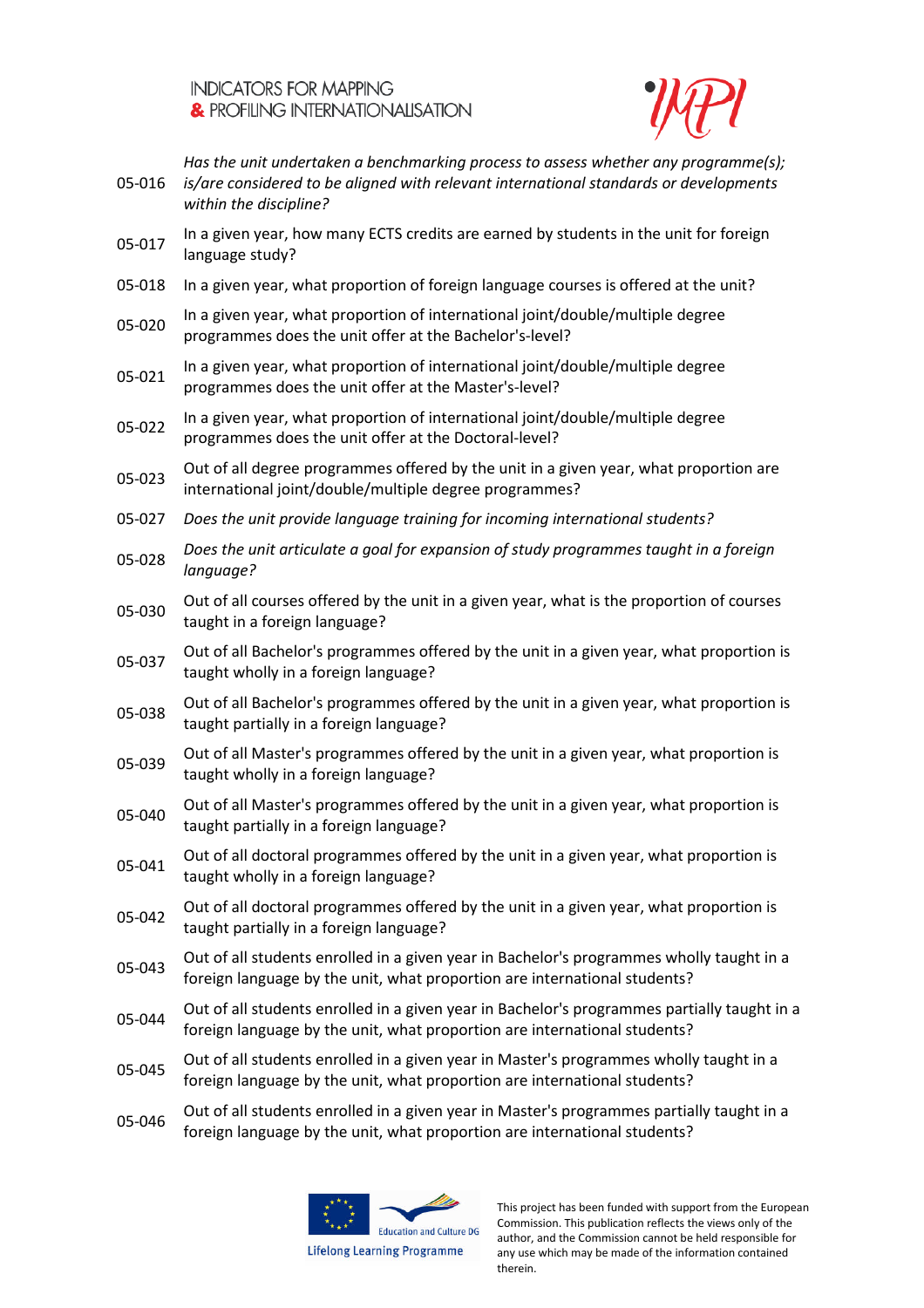![](_page_15_Picture_1.jpeg)

- 05-047 Out of all students enrolled in a given year in doctoral programmes wholly taught in a foreign language by the unit, what proportion are international students?
- 05-048 Out of all students enrolled in a given year in doctoral programmes partially taught in a foreign language by the unit, what proportion are international students?
- 05-049 In a given year, what proportion of Bachelor's programmes is offered wholly abroad by the unit?
- 05-050 In a given year, what proportion of Master's programmes is offered wholly abroad by the unit?
- In a given year, what proportion of Doctoral programmes is offered wholly abroad by the<br>05-051 unit?
- Out of all Bachelor's programmes offered by the unit in a given year, what proportion is wholly offered abroad?
- Out of all Master's programmes offered by the unit in a given year, what proportion is wholly offered abroad?
- Out of all doctoral programmes offered by the unit in a given year, what proportion is wholly offered abroad?
- 05-055 Out of all non-degree courses offered by the unit in a given year, what proportion is open to international students?
- Out of all summer school programmes offered by the unit in a given year, what proportion has international participation?
- 05-057 Out of all courses offered by the unit in a given year, what is the proportion of those tailormade for international students?
- 05-058 *Does the unit assist international students with work placement issues?*
- 05-059 What is ration between the total number of courses taught in a foreign language and the number of students enrolled in these courses at the unit in a given year?

Out of all the programme elements/modules offered by the unit in a given year, what is

- 05-060 the proportion of those focused on social engagement and service learning with an international component?
- 05-061 What proportion of knowledge transfer projects with an international component (e.g. international partners, international content) are conducted in the unit in a given year?
- 05-062 What proportion of lectures to the public on international research results are held at the unit in any given year?
- 05-063 What proportion of people participated in lectures to the public on international research results at the unit in any given year?
- 05-064 What is the ratio between the total number of credits earned abroad by the students of the unit and the number of students going abroad in a given year?
- 05-065 What is the proportion of activities taking into account the gender balance ?
- 05-066 What is the proportion of activities taking into account students with special needs?

![](_page_15_Picture_23.jpeg)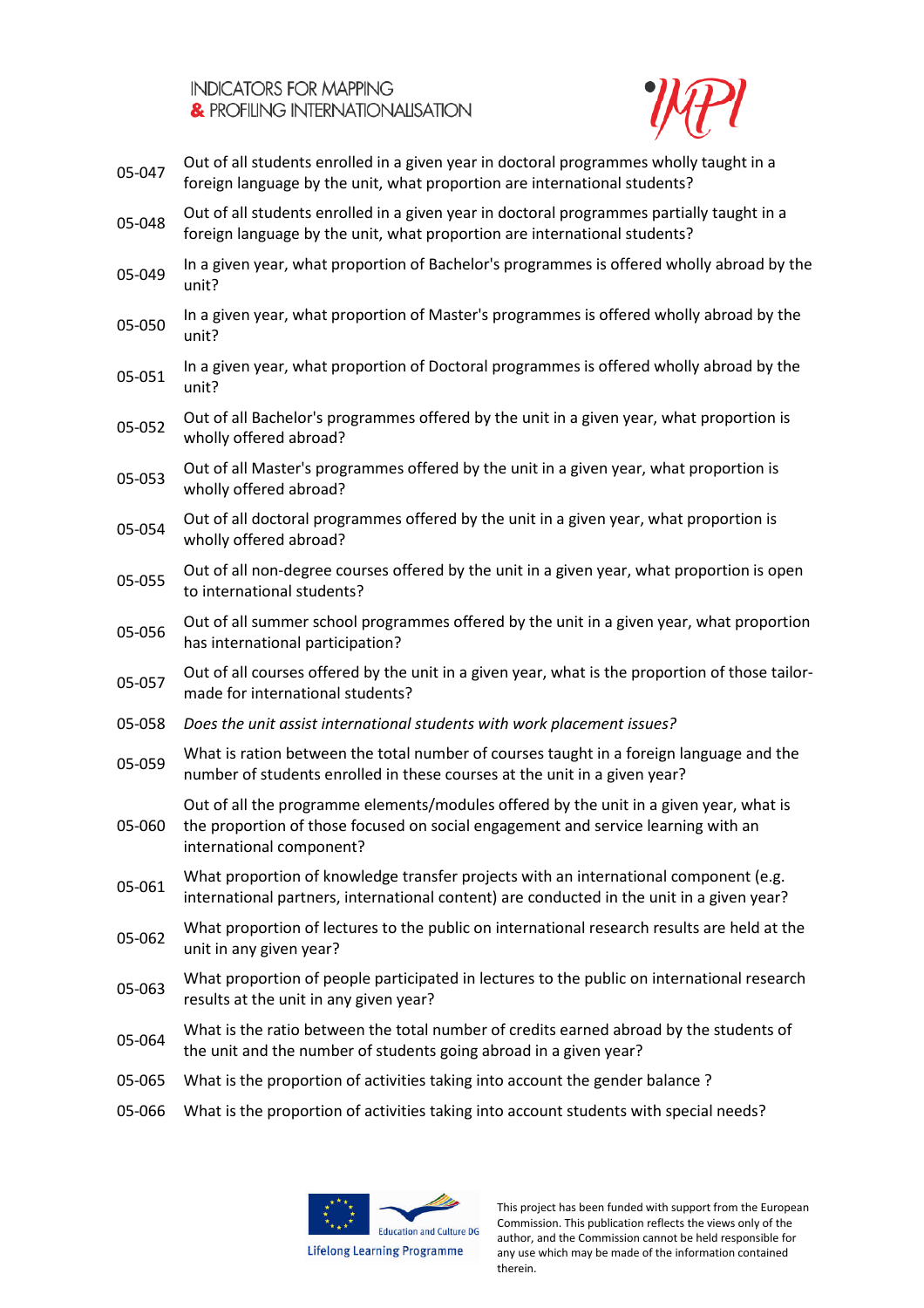![](_page_16_Picture_1.jpeg)

- Out of all ECTS offered by the unit, what is the number and proportion of ECTS focused primarily on international issues or subjects?
- 05-068 *Does the unit offer semester/year-long language course units to outgoing and incoming students?*
- 05-069 *Does the unit require proof of language proficiency for outgoing and incoming students?*
- 05-070 *Does the unit use the Common European Framework of Reference for Languages CEFR?*
- 05-071 *Is a single Body at central institutional level responsible for the approval of BAs, learning agreements and recognition?*
- 05-072 *Are several bodies responsible for the approval of BAs, learning agreements and recognition? Do they follow the same institutional procedures or the their own rules?*
- 05-073 What is the number of achieved credits in relation to agreed credits in LA (as an average)?
- 05-074 What is the number of recognized credits in relation to achieved credits (as an average)?
- 05-075 What is the number of recognized credits in relation to agreed credits (as an average)?
- 05-076 What is the number of recognized credits per months abroad?
- 05-077 *At which stage does the unit provide an up-to date ECTS Guide & Course Catalogue to incoming students?*
- 05-078 *Are e-coaching and virtual support to students an integrated part of the mission of the unit?*
- 05-079 *Does the unit have a strategy to integrate ICT in the support to mobile students?*
- 05-080 *Does the unit provide a structured information platform (e.g. website)?*
- 05-081 *Do the incoming students have access to the same online platforms as the local students?*
- 05-082 *Does the unit offer online administrative support to outgoing/incoming students?*
- 05-083 *Does the unit incorporate international content into its curricula (i.e. international perspective, issues, cases)?*
- 05-084 *Is intercultural training incorporated into the unit's curricula (i.e. courses on communication with international patients)?*
- 05-085 *Does the unit offer courses/lectures conducted by teachers from foreign universities, institutions (i.e. e-learning courses, visiting lectures, etc.)?*
- 05-086 How many foreign languages are taught in the unit?
- 05-087 Number of administered study abroad programs for credit
- 05-088 Number of administered internships for credit
- 05-089 In a given year, what is the total number of international programmes offered by the unit?
- 05-090 In a given year, how many international joint/double/multiple degree programmes does the unit offer at the Master's level? (+ Erasmus Mundus breakdown)
- 05-091 In a given year, how many international programmes does the unit offer at the Master's level?

![](_page_16_Picture_27.jpeg)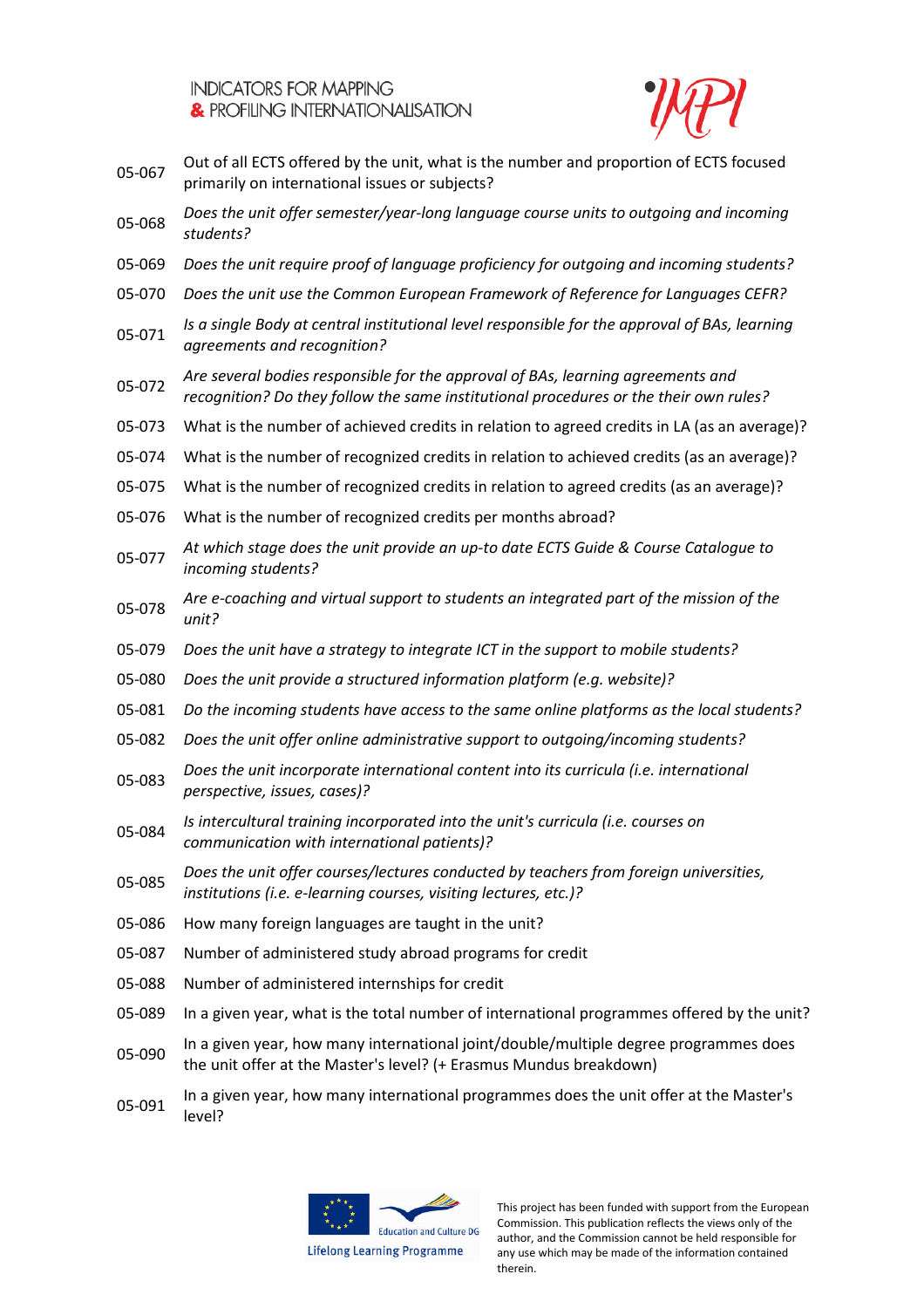![](_page_17_Picture_1.jpeg)

- 05-092 In a given year, how many international joint/double/multiple degree programmes does the unit offer at the doctoral level? (+ Erasmus Mundus breakdown)
- 05-093 In a given year, how many co-tutelle does the unit supervise?
- 05-094 In a given year, how many international programmes does the unit offer at the doctoral level?
- 05-095 Out of all degree programmes offered by the unit in a given year, what proportion are international joint/double/multiple degree programmes? (+ Master's level, doctoral level and Erasmus Mundus breakdown)
- 05-096 Out of all doctoral degree programmes offered by the unit in a given year, what proportion is co-tutelle?
- 05-097 Out of all programmes offered by the unit in a given year, what proportion is international programmes? (+Master's level, doctoral level and Erasmus Mundus breakdown)
- Out of all ECTS offered by the unit, what is the number and proportion of ECTS focused primarily on international issues and subjects?

#### **Research**

#### **RESEARCHER PROFILES**

- 06-001 In a given year, what proportion of researchers in the unit holds a foreign higher education degree?
- 06-003 In a given year, what proportion of researchers in the unit has a foreign nationality?
- Out of all the researchers in the unit in a given year, what proportion was originally recruited from abroad?

## **VISITING RESEARCHERS**

- 06-007 In a given year, what proportion of international visiting researchers does the unit receive?
- Out of all the researchers in the unit in a given year, what proportion are considered to be international visiting researchers?
- 06-009 In a given year, how many total days are spent at the unit by all international visiting researchers?
- 06-045 What is the ration between the total days spent at the unit by all international visiting researchers and the number of international visiting researchers in a given year?
- 06-046 What is the proportion of female visiting researchers?
- 06-047 What is the percentage change of the proportion of female visiting researchers in a given year compared to the previous year?
- 06-048 What is the proportion of visiting researchers with special needs?
- 06-049 What is the percentage change of the proportion of visiting researchers with special needs in a given year compared to the previous year?
- 06-067 Does the unit provide infomation for international academics on its website?

![](_page_17_Picture_24.jpeg)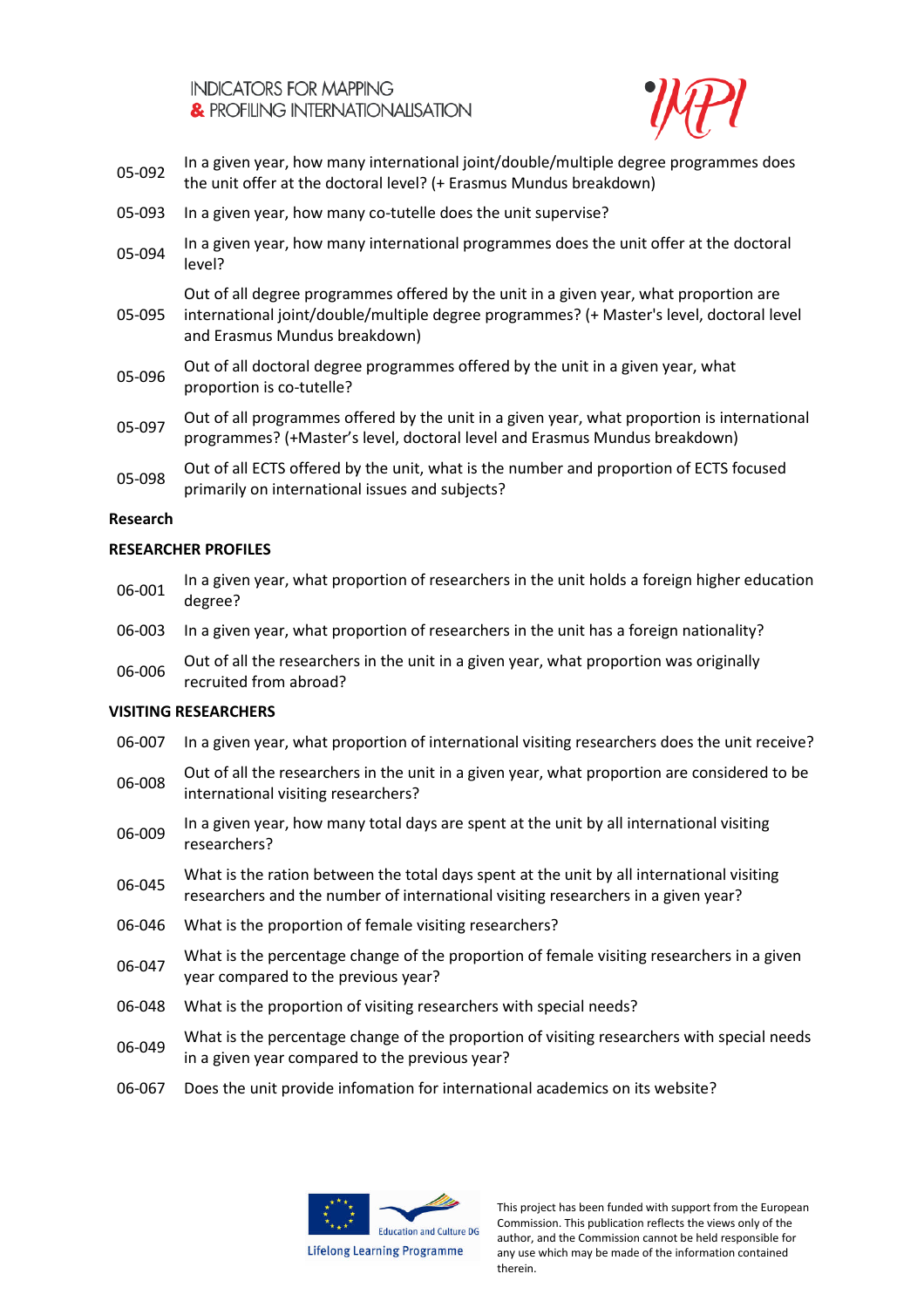![](_page_18_Picture_1.jpeg)

## **RESEARCHER ACTIVITY**

- 06-010 In a given year, what proportion of researchers in the unit goes abroad as visiting researchers for some period of time?
- 06-013 Out of all the researchers in the unit in a given year, what proportion engages in at least three months of professional experience abroad?

06-015 Out of all the researchers in the unit in a given year, what proportion has spent at least one semester conducting research abroad at any point in time during their period of employment at the unit?

- 06-016 In a given year, what proportion of researchers in the unit is involved in at least one research project with an international partner?
- 06-018 In a given year, what is the ratio of conference presentations delivered abroad (or in the context of international conferences) to the number of researchers in the unit?
- 06-019 In a given year, what proportion of researchers in the unit considers that at least half of their research activity is focused on international issues, subjects, or projects?
- Out of all the researchers in the unit, what proportion considers that at least half of their<br>
06-020 research activity is focused on international issues, subjects, or projects?
- 06-050 Number of internationally funded (i.e. within EU programmes) research projects
- 06-051 Number of project leaders in bi/multilateral projects
- 06-052 Number of long-term collaborative international research projects
- 06-053 Number of international conference contributions per professor/researcher
- 06-054 Number of invited talks/key lectures
- 06-055 Number of international conferences held at the medical school
- 06-056 Number of formalized international cooperation (based on contracts)
	- In a given year, what is the ratio of conference presentations delivered abroad (or in the
- 06-068 context of international conferences) by researchers / teachers /doctoral students in the unit?

#### **INSTITUTIONAL PROFILE**

- 06-021 In a given year, what proportion of research projects with which the unit is formally associated is internationally funded?
- 06-023 In a given year, what proportion of research projects with which the unit is formally associated involves international partners?
- 06-025 In a given year, what proportion of research centres in the unit focuses on an explicitly international research topic?
- 06-057 In a given year, what proportion of active agreements does the unit have with foreign partners?
- 06-058 *Does the unit participate in international networks and organisations?*
- 06-059 Number of active partnerships (in which at least one activity has taken place)
- 06-060 How many international, knowledge transfer projects are conducted in the unit?

![](_page_18_Picture_27.jpeg)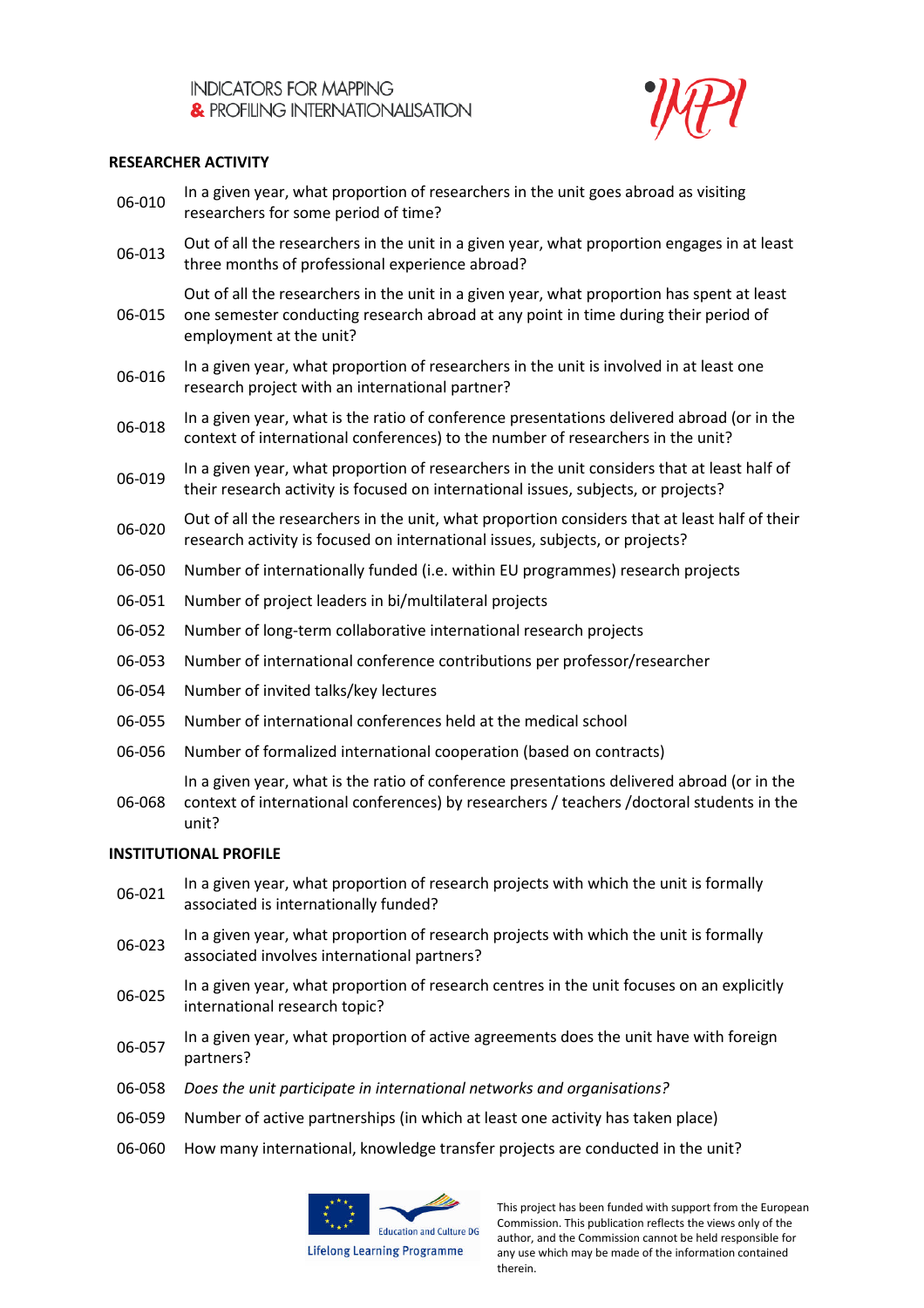![](_page_19_Picture_1.jpeg)

In a given year, out of all external funding received by the unit for research, what proportion comes from international sources?

## **PUBLICATIONS AND CITATIONS**

| 06-027 | In a given year, what proportion of published pieces (books, journal issues, articles, etc) is<br>produced through international collaborative activity involving the researchers in the unit?                  |
|--------|-----------------------------------------------------------------------------------------------------------------------------------------------------------------------------------------------------------------|
| 06-028 | Out of all published pieces (books, journal issues, articles, etc); produced by the<br>researchers in the unit in a given year, what proportion is produced through international<br>collaborative activity?    |
| 06-029 | In a given year, what proportion of researchers in the unit author (or co-author) pieces<br>(books, journal issues, articles, etc) is published internationally?                                                |
| 06-030 | Out of all the researchers in the unit in a given year, what proportion authors (or co-<br>author); pieces (books, journal issues, articles, etc); published internationally?                                   |
| 06-031 | In a given year, what is the ratio of authored (or co-authored); pieces (books, journal<br>issues, articles, etc); published internationally to researchers in the unit?                                        |
| 06-032 | In a given year, what proportion of articles authored (or co-authored) by the researchers<br>in the unit is published in internationally refereed journals?                                                     |
| 06-033 | In a given year, what proportion of pieces is authored (or co-authored) in a foreign<br>language by the researchers in the unit, and published in scientific (peer-reviewed)<br>publications?                   |
| 06-034 | Out of all pieces authored (or co-authored); in a given year by the researchers in the unit,<br>what proportion is written in a foreign language and published in scientific (peer-<br>reviewed); publications? |
| 06-035 | In a given year, what proportion of pieces is authored (or co-authored) in a foreign<br>language by the researchers in the unit, and published in professional publications?                                    |
| 06-036 | Out of all pieces authored (or co-authored); in a given year by the researchers in unit, what<br>proportion is written in a foreign language and published in professional publications?                        |
| 06-037 | In a given year, what is the total number of international citations per paper for pieces<br>authored (or co-authored); by the researchers in the unit?                                                         |
| 06-038 | In a given year, what is the total number of international citations, measured by global<br>standard according to CWTS10, of pieces authored (or co-authored); by the researchers in<br>the unit?               |
| 06-039 | In a given year, what proportion of Highly Cited Authors (HiCi), according to Thomson 11,<br>is in the unit?                                                                                                    |
| 06-040 | Out of all the researchers in the unit in a given year, what proportion is considered to be<br>Highly Cited Authors (HiCi)?                                                                                     |
| 06-061 | Number of publications in international scholarly/peer-reviewed journals per researcher                                                                                                                         |
| 06-062 | Citation performance of international research activities (e.g. SCI) / Citations of paper<br>(CPP)                                                                                                              |
|        |                                                                                                                                                                                                                 |

06-063 Percentage of publications in international peer-reviewed journals in relation to publications in total

![](_page_19_Picture_6.jpeg)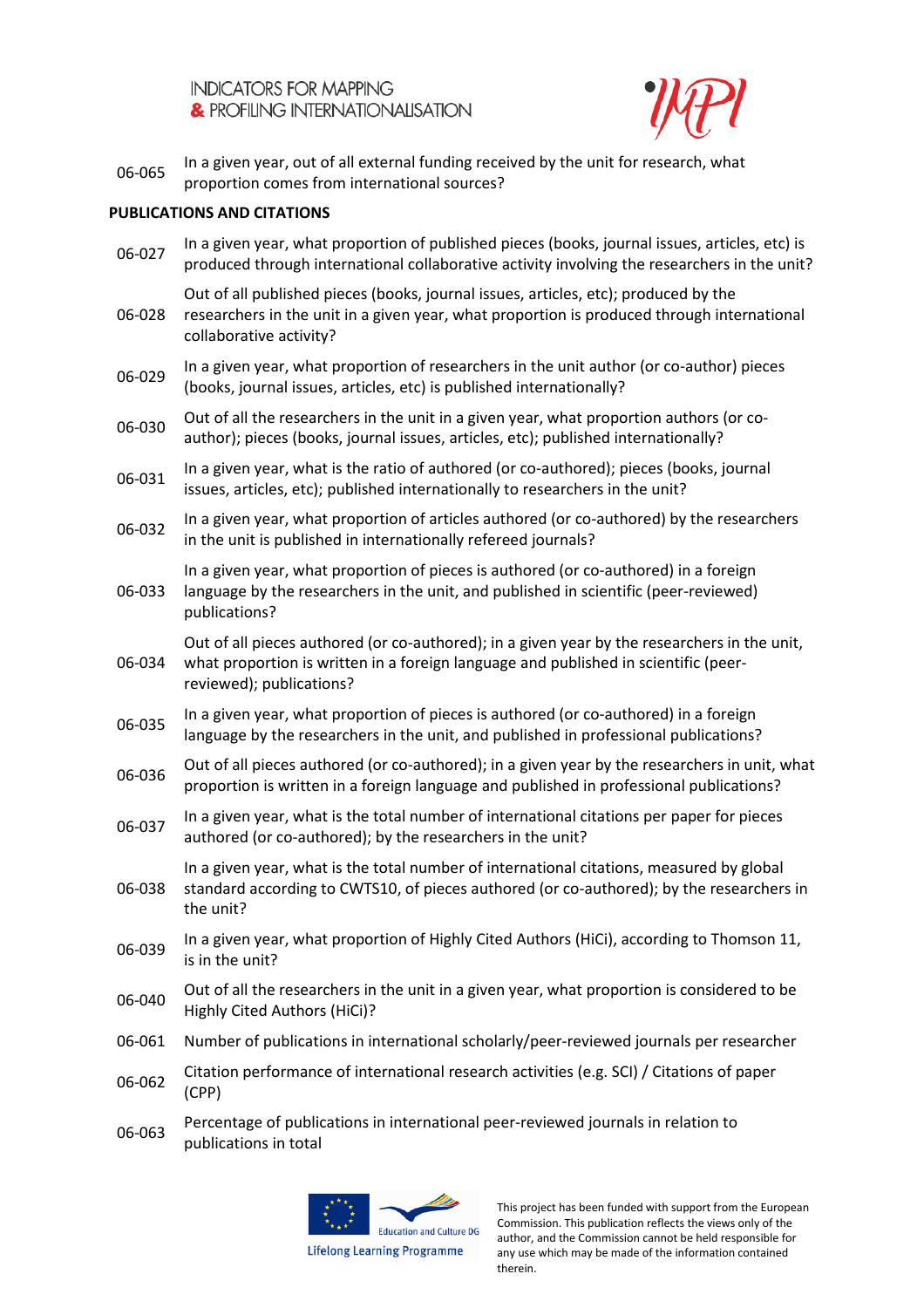![](_page_20_Picture_1.jpeg)

06-066 In a given year, how many published pieces (books, journal issues, articles, etc.) are published through international co-autorships involving academic / research staff in the unit?

#### **PATENTS**

- In a given year, what proportion of patents is filed outside the country by the researchers in the unit?
- Out of all patents ever filed by the researchers in the unit, what proportion has been filed<br>
on the contract of the researchers in the unit, what proportion has been filed outside the country?
- 06-064 Number of international patents per professor/researcher

## **Promotion and Marketing**

## **PROMOTION AND MARKETING**

- 07-001 *Does the unit have a defined strategy for international communication, promotion and maketing?* 07-002 *Does the unit monitor its international visibility?* 07-003 In which proportion of international student fairs and recruitment events does the unit participate in a given year? 07-004 What is the ratio between the number of international student fairs and recruitment events in which the unit participates in a given year, and the number of newly enrolled international students in the unit the following year? 07-005 *Does the unit provide web pages for international students in at least one foreign language?* 07-006 What is the ratio between the number of visits to the unit's website from abroad in a given year, and the number of newly enrolled international students in the unit the following year? 07-007 *Does the unit provide information on scholarship programmes for study abroad and international students on its website?* 07-008 What is the ratio between the number of brochures or information documents printed in a given year for international student fairs, and recruitment events and the number of newly enrolled international students in the unit the following year? 07-009 What is the ratio between the number of advertisements placed by the unit in foreign media in a given year and the number of international students in the unit the following year? 07-010 What is the ratio between the number of recruitment visits to schools and HEIs abroad carried out by the unit in a given year, and the number of newly enrolled international students in the unit the following year? 07-011 Out of all international alumni of the unit, what proportion participates in the unit's student recruitment activities in a given year? What is the ratio between the number of agents that the unit uses for recruiting
- 07-012 international students in a given year, and the number of newly enrolled international students in the unit the following year?

![](_page_20_Picture_11.jpeg)

**Lifelong Learning Programme**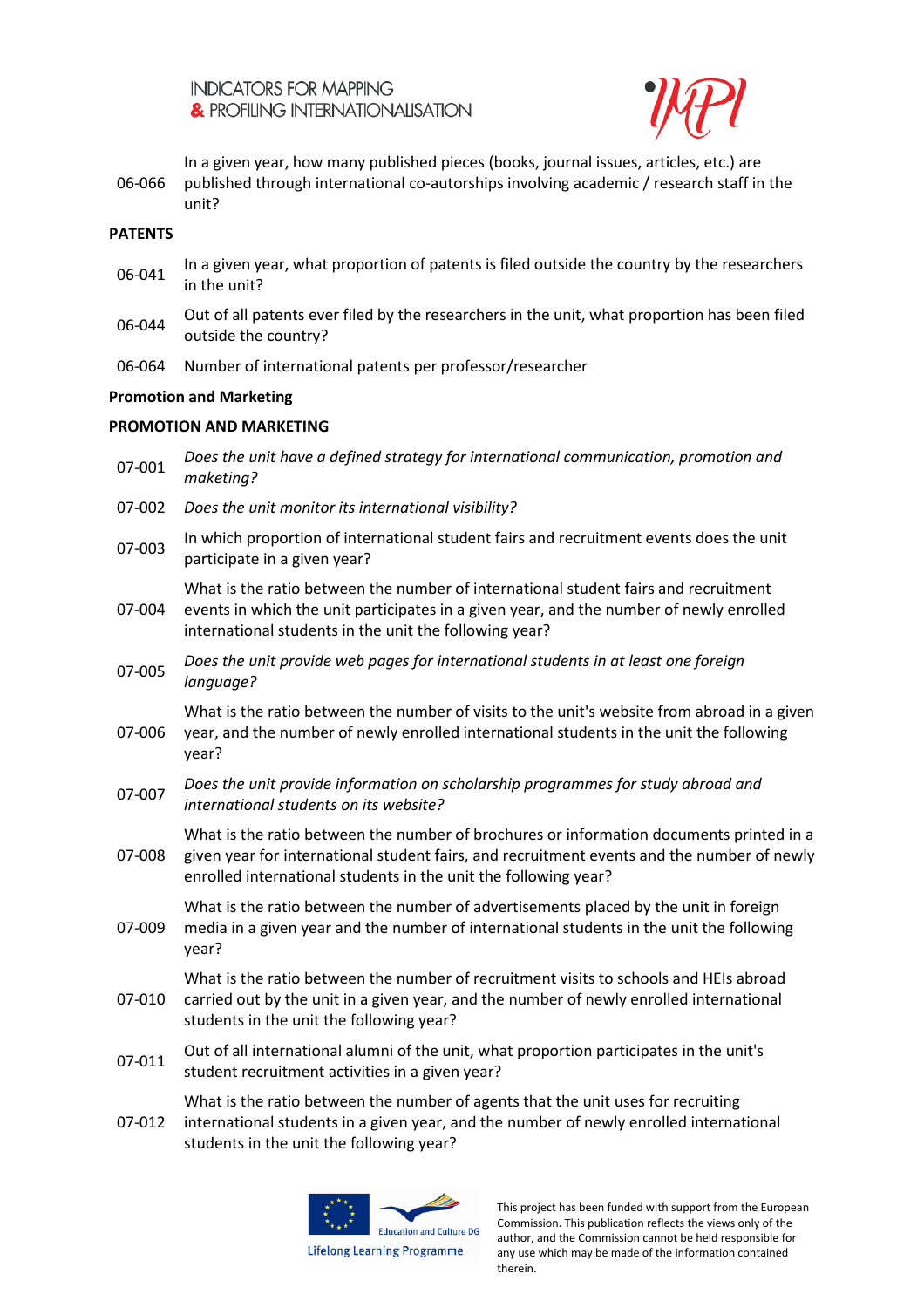![](_page_21_Picture_1.jpeg)

- 07-013 *Does the unit participate in national, regional or local networks supporting internationalisation?*
- 07-014 What is the ratio between the budget spend for international marketing in a given year and the number of newly enrolled international students in the following year in the unit?

07-015 What is the percentage development of the ratio between the budget spend for international marketing in a given year and the number of newly enrolled international students in the following year in the unit in a given year compared to the previous year?

07-016 What is the ratio between the membership fees spent for international networks and the number of students graduating with a study abroad experience?

What is the percentage development of the ratio between the membership fees spent for

- 07-017 international networks and the number of students graduating with a study abroad experience in a given year compared to the previous year?
- 07-018 *Is gender balance of particular relevance in the unit's marketing strategy?*
- 07-019 *Are students with special needs of particular relevance in the unit's marketing strategy?*
- 07-020 *Does the unit use the results of the monitoring process for strategic decisions?*
- 07-021 *Does the unit undertake internationally oriented promotion and marketing activities?*

# **Non-Academic Services, and Campus and Community life**

## **SERVICES TO INTERNATIONAL STUDENTS**

- 08-001 *Does the unit provide facilities adapted to the needs of a culturally diverse student population?*
- 08-002 *Does the unit have an international student centre?*
- 08-003 *Does the unit have a central office or information point for international student services/guidance?*
- 08-004 *Does the unit have a designated contact person(s); to serve as the primary point of contact for international students?*
- 08-005 *Are all facilities provided by the unit to domestic students also available to international students?*

08-008 *Does the unit provide international students with comprehensive pre-arrival information (covering such topics as visa procedures, cost of living, tuition fees, accommodation options, university services, sports and cultural activities);?*

- 08-009 *Does the unit provide pick-up services/support for international students upon arrival?*
	- *Does the unit provide international students with comprehensive arrival information*
- 08-010 *(covering such topics as where to check in at the unit, whom to contact upon arrival, first steps for settling in);?*
- 08-011 *Does the unit provide a welcome meeting or orientation session for international students upon arrival?*
- 08-012 *Does the unit provide services/support for international students who may wish to participate in campus or community cultural activities?*
- 08-013 *Does the unit provide a mentoring or ''buddy''-system for international student support?*

![](_page_21_Picture_26.jpeg)

**Lifelong Learning Programme**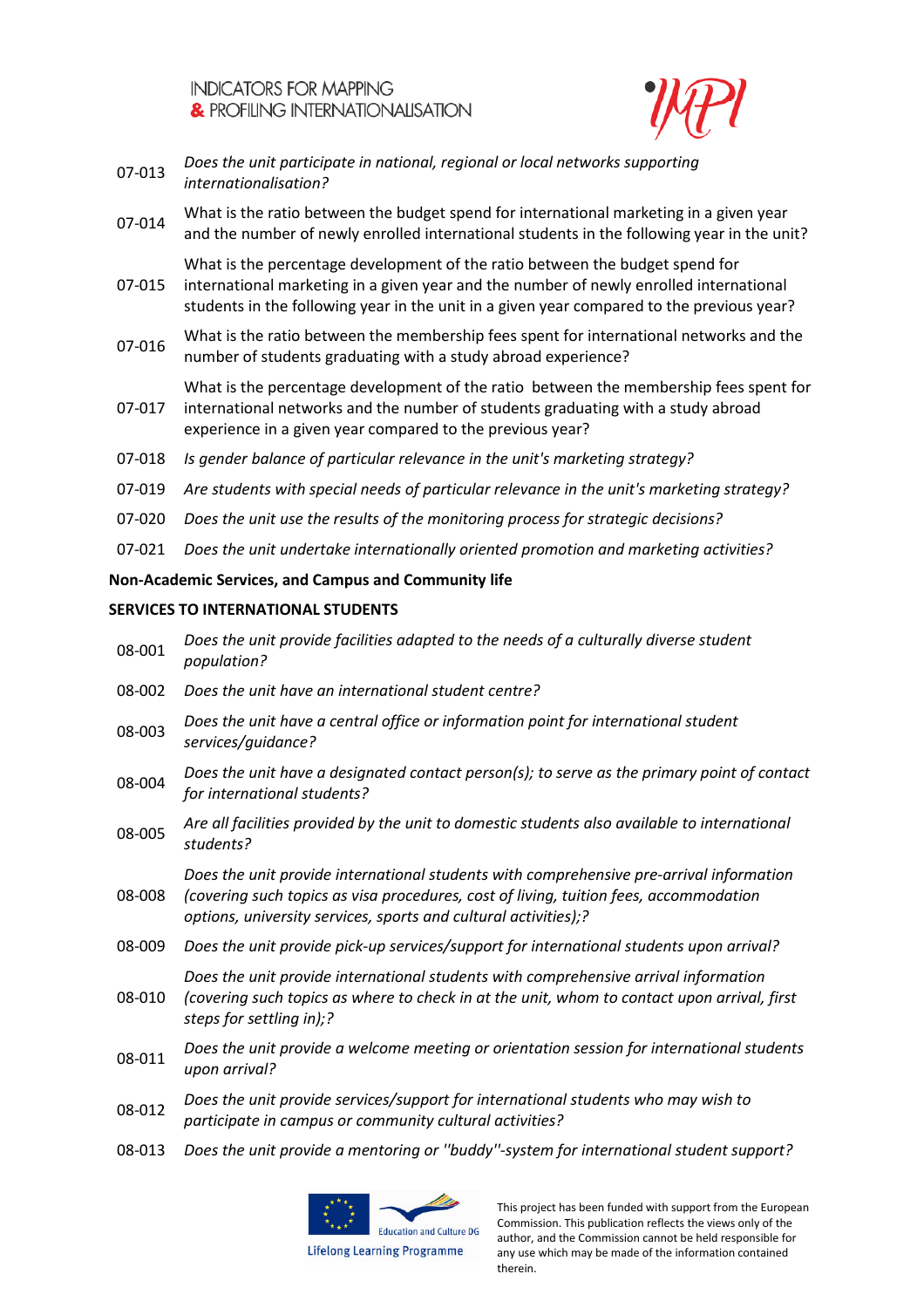![](_page_22_Picture_1.jpeg)

- 08-014 *Does the unit provide support for international students to encourage/enable interaction with domestic students?*
- 08-015 *Does the unit provide support for social activities for international students?*
- 08-016 *Does the unit provide support to international students with special non-academic needs?*
- 08-017 *Does the unit have a team or procedure in place to assist international students in crisis?*
- 08-018 *Does the unit offer student services in different languages?*
- 08-019 *Does the unit provide housing services/support for international students?*
- 08-020 In a given year, what proportion of international students uses the unit's housing services/support?
- 08-021 Out of all international students at the unit in a given year, what proportion uses the housing services/support?
- 08-022 *Does the unit provide visa and/or residence and work permit services/support for international students?*
- 08-023 In a given year, what proportion of international students uses the unit's visa and/or residence and work permit services/support?
- 08-024 Out of all international students at the unit in a given year, what proportion uses the unit's visa and/or residence and work permit services/support?
- 08-025 *Does the unit provide travel services for international students?*
- 08-026 In a given year, what proportion of international students uses the unit's travel services?
- 08-027 Out of all international students at the unit in a given year, what proportion uses the unit's travel services?
- 08-028 *Does the unit provide financial guidance services for international students?*
- 08-029 In a given year, what proportion of international students uses the unit's financial guidance services?
- 08-030 Out of all international students at the unit in a given year, what proportion uses the unit's financial guidance services?
- 08-037 *Does the unit provide special services for under-represented gender groups (either male or female)?*
- 08-038 *Does the unit provide special services for students with special needs?*
- 08-039 *Does the unit cooperate with local student organisations & student representatives?*
- 08-040 *Does the unit provide general information about mobility programmes (e.g. calls for selection, deadlines, etc.)?*
- 08-041 *Does the unit offer online language training units for incoming students?*
- 08-042 *Does the unit offer online cultural training units for incoming students?*
- 08-043 *Does the unit support students involvement in international, student networks, organisations?*
- 08-056 In a given year, has your unit organised international alumni activities?

![](_page_22_Picture_27.jpeg)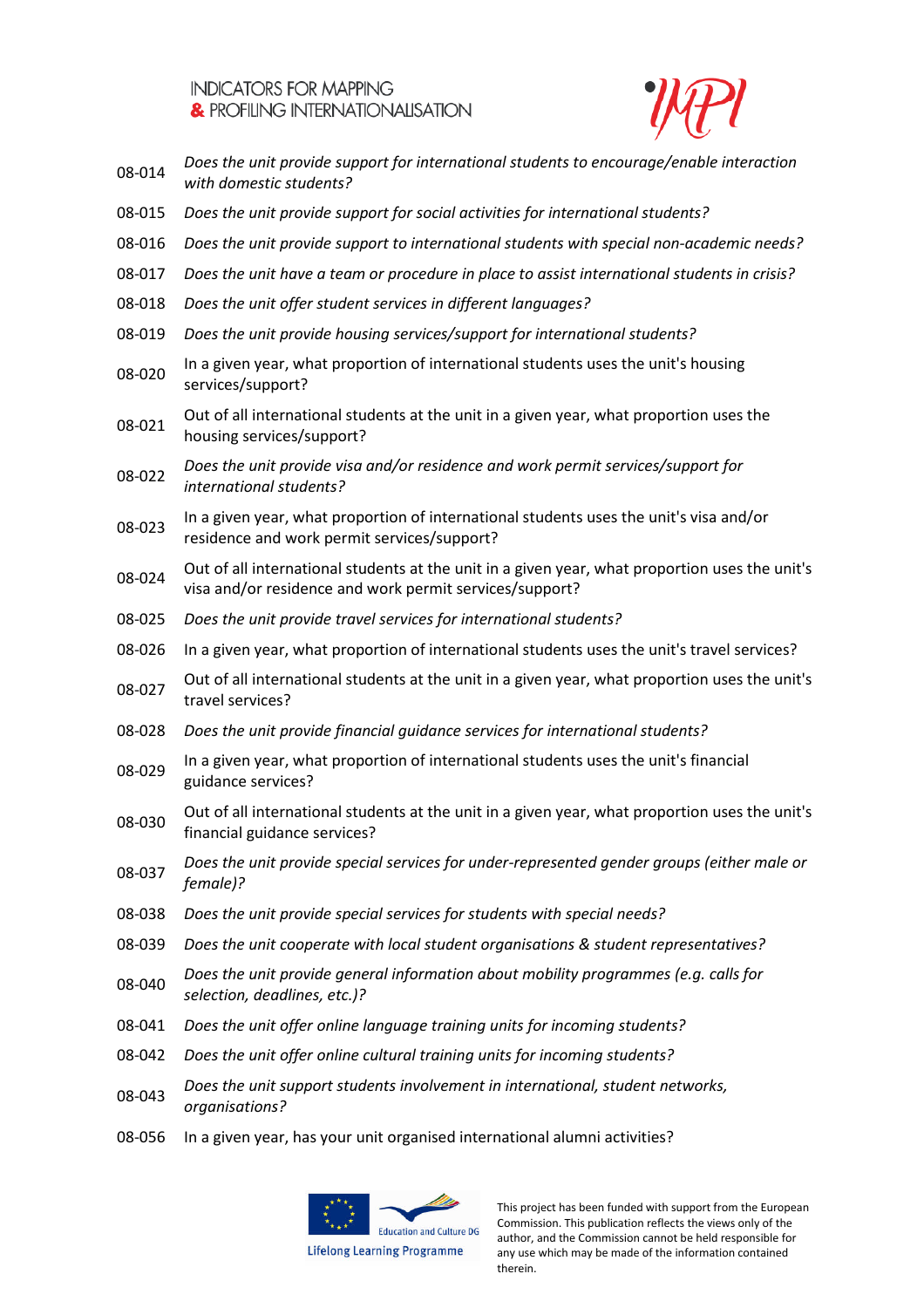![](_page_23_Picture_1.jpeg)

- 08-057 Does your unit publish a newsletter for international alumni?
- 08-058 In how many countries is the newsletter received?
- 08-059 In a given year, how many meetings / events does your unit organise for international alumni?

## **SERVICES TO STUDY ABROAD STUDENTS**

- 08-031 *Does the unit provide pre-departure orientation/training for students going abroad?*
- 08-032 *Does the unit provide support to study abroad students with special non-academic needs?*
- 08-044 *Does the unit provide special services for under-represented gender groups (either male or female)?*
- 08-045 *Does the unit provide special services for students with special needs?*
- Out of all students studying abroad in the unit, what proportion uses the pre-departure orientation/training?
- Out of all students studying abroad in the unit, what proportion uses the support to study abroad students with special non-academic needs?
- 08-048 *Does the unit offer online language training units for outgoing students?*
- 08-049 *Does the unit offer online cultural training units for outgoing students?*

# **SERVICES TO STAFF**

- 08-033 *Does the unit provide facilities adapted to the needs of a culturally diverse staff population?*
- 08-034 *Does the unit provide support to international staff with special needs?*
- 08-035 *Does the unit provide visa and/or residence and work permit services for staff members travelling abroad for professional purposes?*
- 08-036 *Does the unit provide travel services for staff members going abroad for professional purposes?*
- 08-050 *Does the unit provide special services for under-represented gender groups (either male or female)?*
- 08-051 *Does the unit provide special services for students with special needs?*
- Out of all staff in the unit, what proportion uses facilities adapted to the needs of a<br>
08-052 culturally diverse staff population?
- 08-053 Out of all international staff with special needs in the unit, what proportion uses the support to international staff with special needs?

Out of all the staff travelling abroad in the unit, what proportion uses visa and/or

- 08-054 residence and work permit services for staff members travelling abroad for professional purposes?
- Out of all the staff travelling abroad, what proportion uses the travel services for staff members going abroad for professional purposes?

![](_page_23_Picture_26.jpeg)